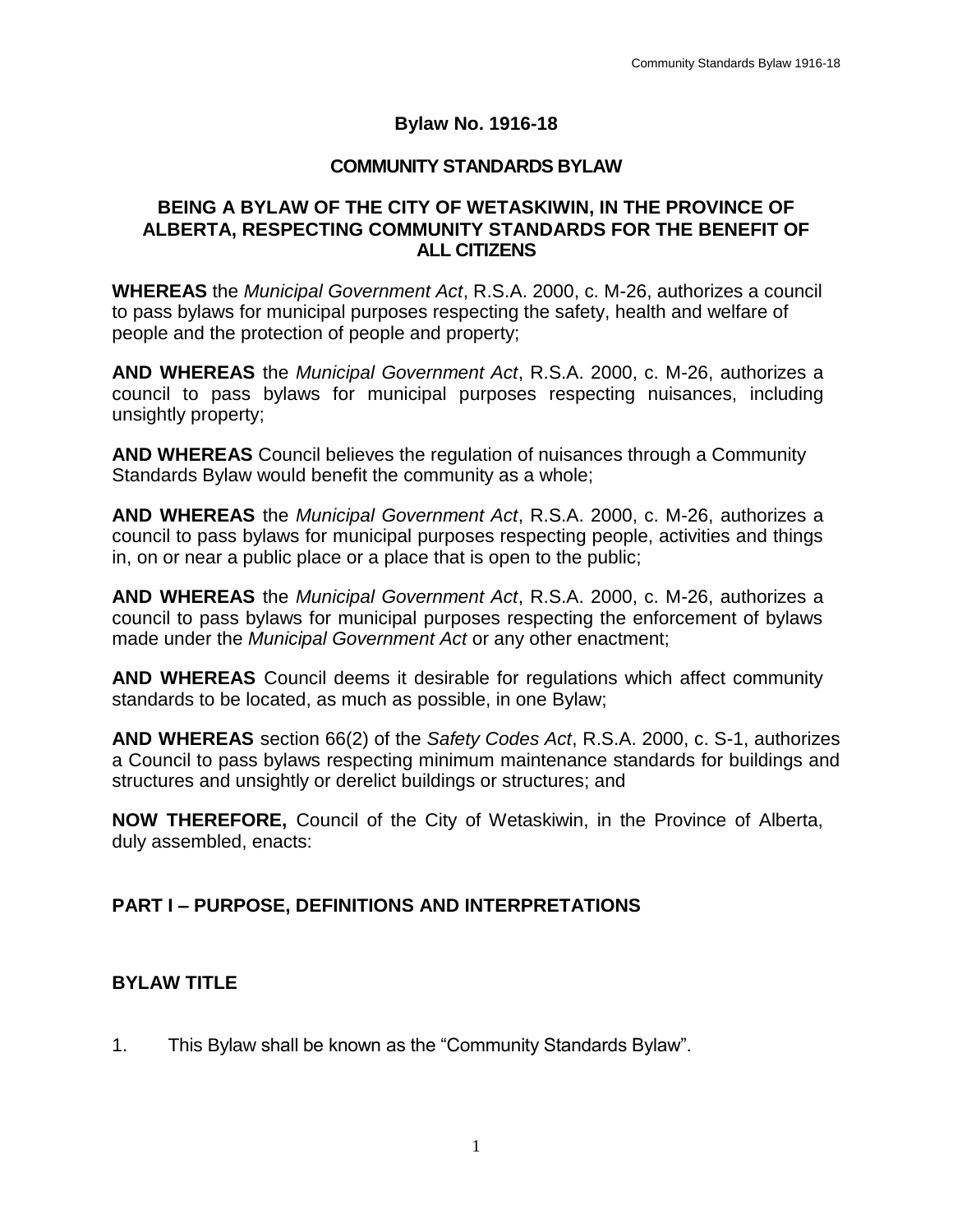### **DEFINITIONS**

- 2. In this Bylaw, unless the context otherwise requires:
	- **a. "Boulevard"** means that part of a highway that:
		- i. is not a roadway; and
		- ii. is that part of the sidewalk that is not especially adapted to the use of or ordinarily used by pedestrians, and includes the undeveloped road allowance adjacent to a laneway;
	- **b. "Bullying"** means verbal or physical abuse, threats, taunts, teasing, name calling or repeated abusive communication, direct or through any medium whatsoever;
	- **c. "Business"** means carrying on a commercial or industrial undertaking of any kind or nature or the provision of a professional, personal or other service and includes any activity carried on by an education institution, municipality, or charitable organization;
	- **d. "Bylaw Enforcement Officer"** means a Bylaw Enforcement Officer appointed by the City pursuant to the *Municipal Government Act* to enforce City Bylaws, and includes a member of the Royal Canadian Mounted Police and, when authorized, a Community Peace Officer appointed under the *Peace Officer Act*, S.A. 2006, c. P-3.5;
	- **e. "Cannabis"** has the meaning given to that term in the Federal Cannabis Act(Bill C-45, an Act respecting cannabis and the amend the Controlled Drugs and Substances Act, the Criminal Code and other Acts, 1<sup>st</sup> Sess,  $42^{nd}$  Parl, 2017);
	- **f. "City"** means the City of Wetaskiwin;
	- **g. "City Manager"** means the chief administrative officer of the City or his delegate;
	- **h. "Electronic Smoking Device"** means and electronic device that can be used to deliver a vapour, emission or aerosol to the person inhaling from the device, including but not limited to an electronic cigarette, cigar, cigarillo or pipe;
	- **i. "Graffiti"** means words, figures, letters or drawings scribbled, scratched or sprayed on a surface and stickers or other adhesive materials affixed on a surface with or without the consent of the Person who Owns or Occupies the Property on which they are placed;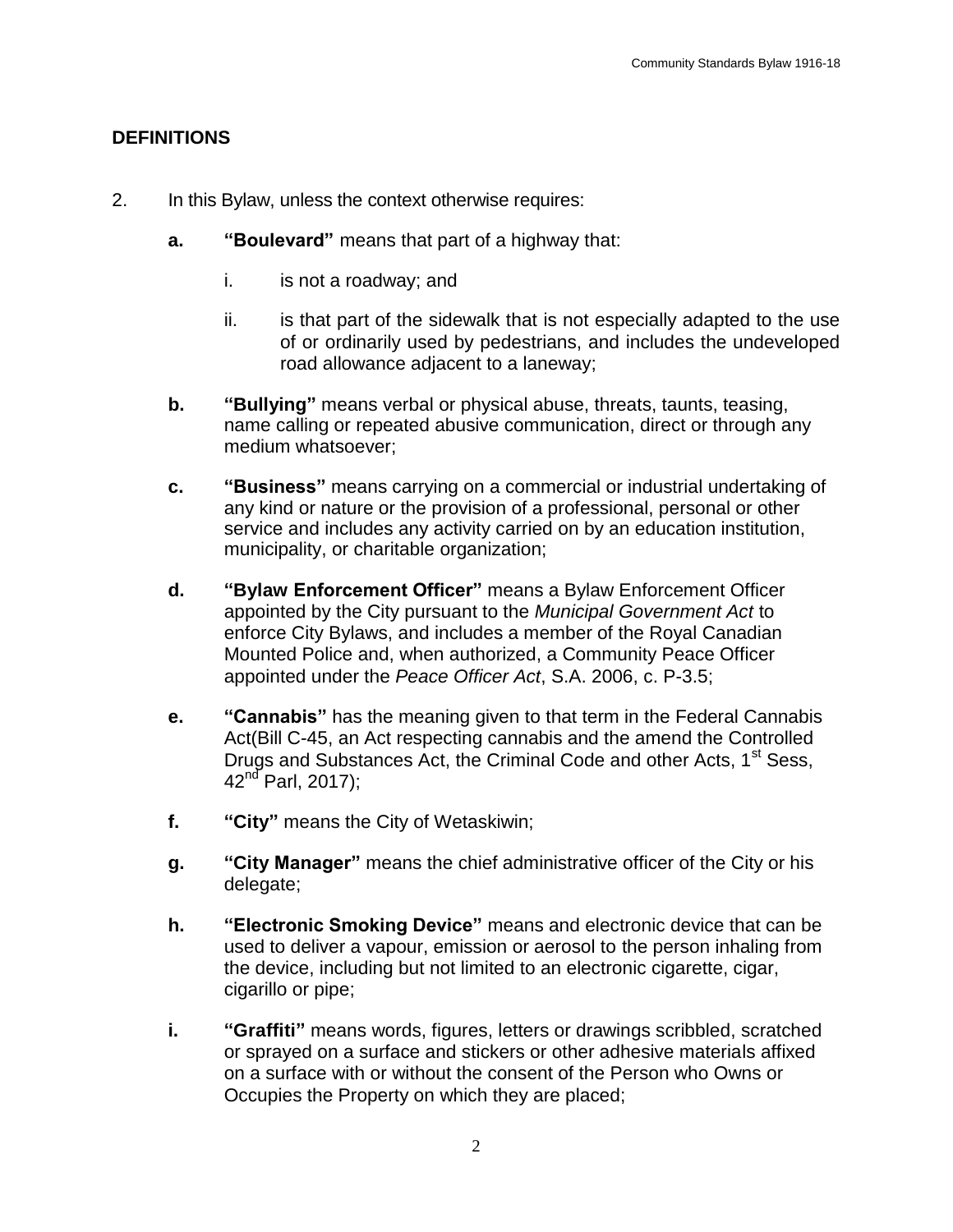- **j. "Graffiti Instruments"** mean any tool, instrument,
- **k. "Highway"** has the same meaning as in the *Traffic Safety Act*, R.S.A. 2000, c. T-6;
- **l. "Loiter"** means to linger aimlessly in or about a place, or remain in an area for no obvious reason;
- **m. "Minor"** means a person under the age of 18 years;
- **n. "Motor Vehicle"** has the same meaning as in the *Traffic Safety Act*, R.S.A. 2000, c. T-6;
- **o. "Municipal Tag"** means a tag or similar document issued by the City pursuant the *Municipal Government Act* that alleges a bylaw offence and provides a person with the opportunity to pay an amount to the City in lieu of prosecution for the offence;
- **p. "Occupy"** or **"Occupies"** means residing on or to be in apparent possession or control of Property;
- **q. "Own"** or **"Owns"** means
	- i. in the case of land, to be registered under the Land Titles Act, R.S.A. 2000, c. L-4, as the owner of the fee simple estate in a parcel of land; or
	- ii. in the case of personal property, to be in lawful possession or have the right to exercise control over it or to be the registered owner of it;
- **r. "Panhandling"** means to ask for a gratuitous donation of money,
	- food, or goods of any kind, whether by spoken or printed word, or bodily gesture, but does not include the solicitation of charitable donations allowed or authorized pursuant to the *Charitable Fundraising Act*, R.S.A. 2000, c. C-9, or any other legislation permitting the solicitation of charitable donations;
- **s. "Person"** means any individual, firm, partnership, association, corporation, trustee, executor, administrator or other legal representative;
- **t. "Property"** means:
	- i. In the case of land, a parcel of land including any buildings; or
	- ii. In other cases, personal property;
- **u. "Public Place"** means any place or any part of a building, structure or other enclosed area to which members of the public have access as of right or by express or implied invitation including: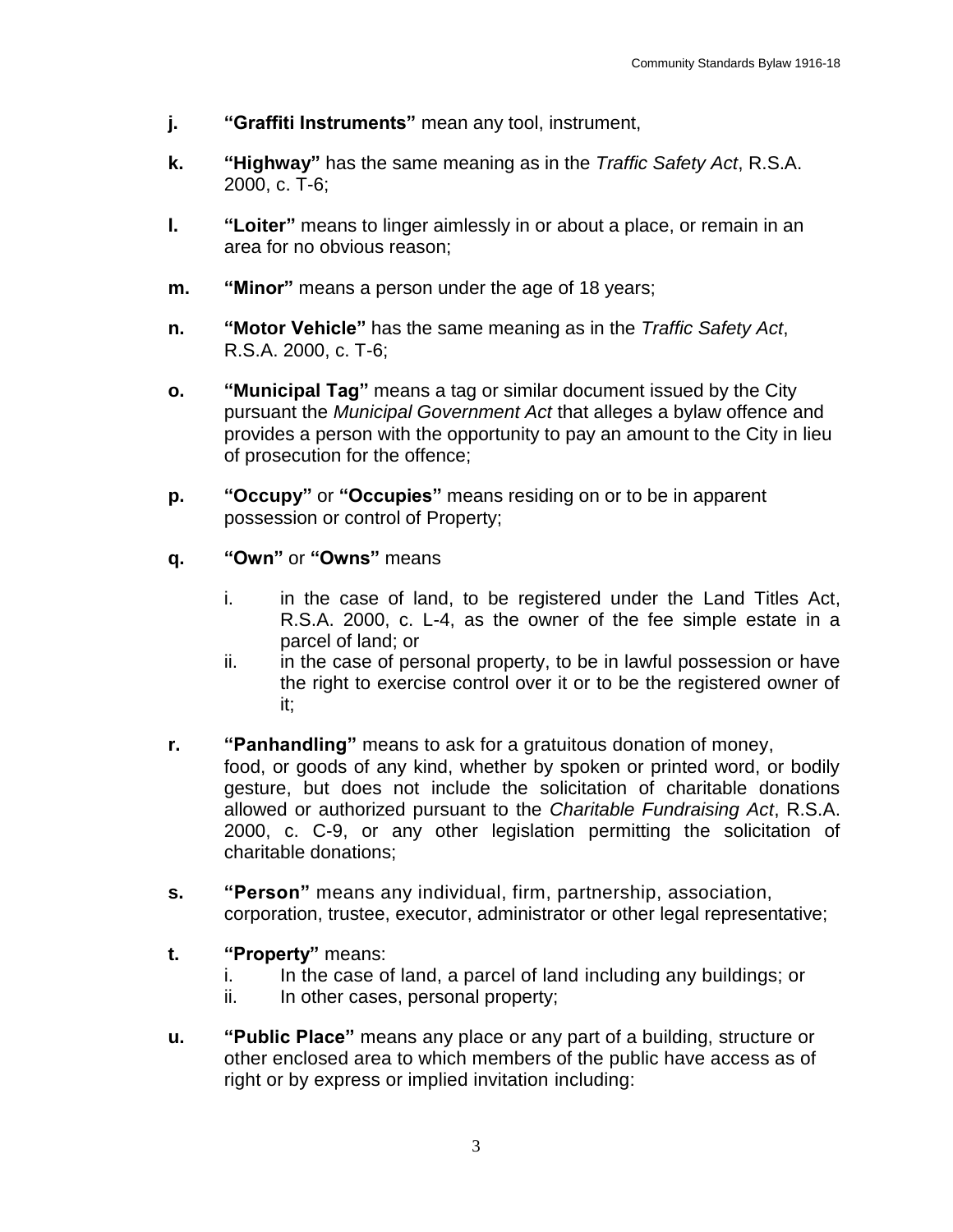- I. the common area of a multi-unit residential facility, including patios, pools, other recreational areas and enclosed parking garages;
- II. a group living facility;
- III. an outdoor bus or taxi shelter;
- IV. licensed premises;
- V. a restaurant, and
- VI. hotel.
- v. "**Public Vehicle**" means a bus, taxi or other vehicle that is used to transport members of the public for a fee.
- w **"Residence"** means a place used by a person as a permanent private dwelling, including an structure or land adjacent to the private dwelling that is used for the convenience or enjoyment of the occupants of the dwelling. This does not include multi-unit family units.
- **x. "Sidewalk"** means that part of the highway especially adapted to the use of or ordinarily used by pedestrians and includes that part of a highway between the curb line or, where there is no curb line, the edge of the roadway, and the adjacent property line whether or not it is paved or unpaved;

#### **y. "Smoke or Smoking"** means:

- I. inhaling or exhaling the smoke produced by burning tobacco or cannabis; or
- II. holding or otherwise having control of any device or thing containing lit tobacco or cannabis;
- **z. "Tobacco**" means a product composed in whole or in part of tobacco, including tobacco leaves and any extract of tobacco leaves, but does not include any product for use in nicotine replacement therapy;

#### **aa. "Vape" or "Vaping", means:**

- **I.** Inhaling or exhaling the vapour, emissions or aerosol produced by an electronic smoking device or similar device containing tobacco, cannabis or any other substance. Or
- **II.** Holding or otherwise having control of an electronic smoking device that is producing vapour, emissions or aerosol from tobacco, cannabis or any other substance.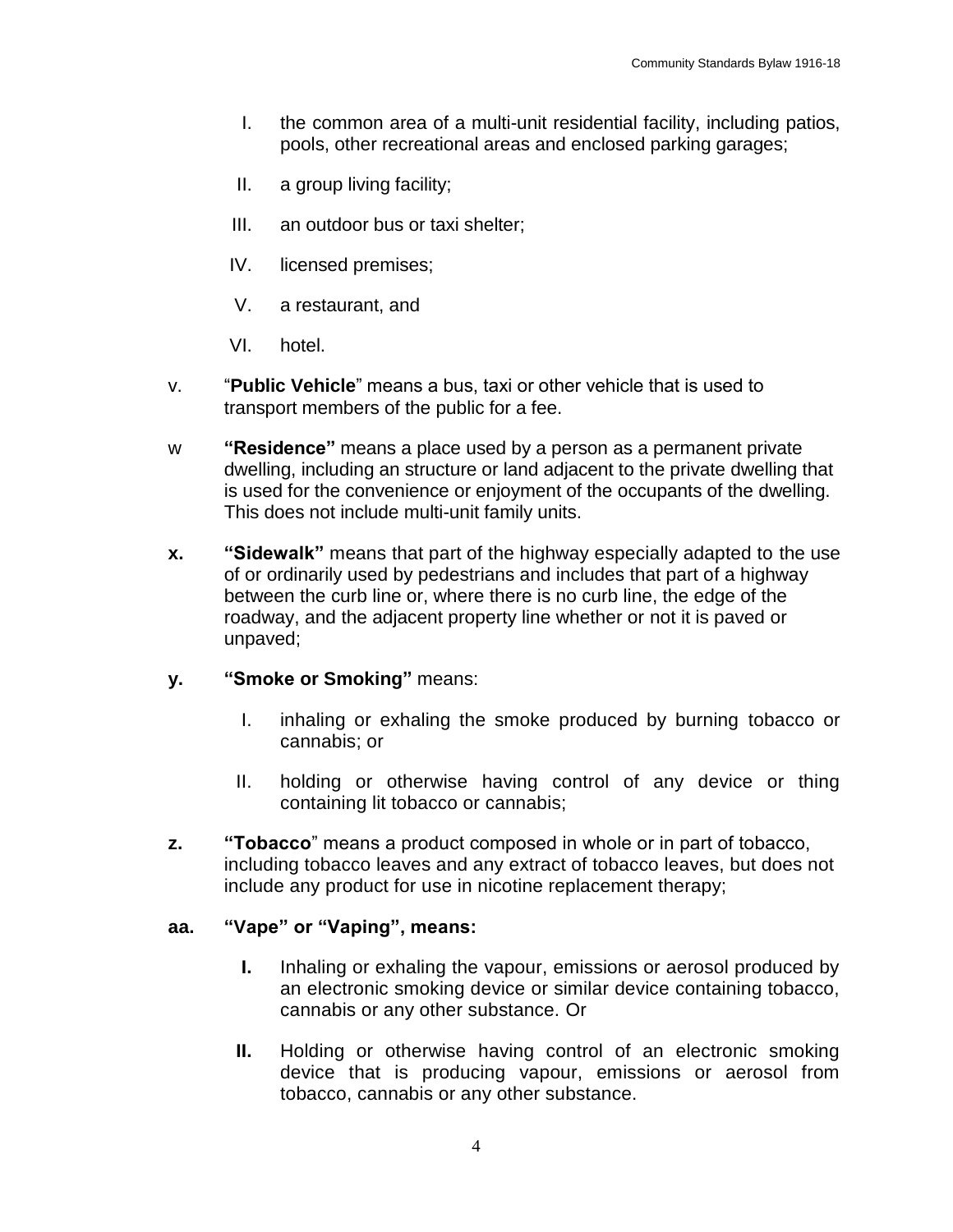- **bb. "Violation Ticket"** has the same meaning as in the *Provincial Offences Procedure Act*, R.S.A. 2000, c. P-34.
- **cc. "Weapon"** means any item used, designed to be used or intended for use in causing death or injury to another person, or for the purpose of threatening or intimidating a person.
- **dd. "workplace"** includes the whole or any part of a building, structure, vehicle or passenger conveyance in which a business is carried on but excludes:
	- I. Any part which constitutes public space, and
	- II. Private residences. This does not include multi-family units.

## **RULES FOR INTEPRETATION**

3. The table of contents, marginal notes and headings in this Bylaw are for reference purposes only.

# **PART II – PUBLIC BEHAVIOURS**

#### **LITTERING**

4. A Person shall not leave any garbage, litter or other refuse in a Public Place except in a receptacle designated and intended for such use.

## **FLYERS**

- 5. A Person shall not place, deposit or throw upon or into any Motor Vehicle any leaflet, pamphlet, poster, handbill, flyer or any paper containing printed or written matter, whether advertising or not, with the exception of a Municipal Tag or Violation Ticket issued pursuant to lawful authority.
- 6. A Person shall not deposit any leaflet, pamphlet, poster, handbill, flyer or any paper containing printed or written matter, whether advertising or not on a Property where signs or notices have been posted and are clearly visible at the entrance to a dwelling unit, indicating that such material is not wanted.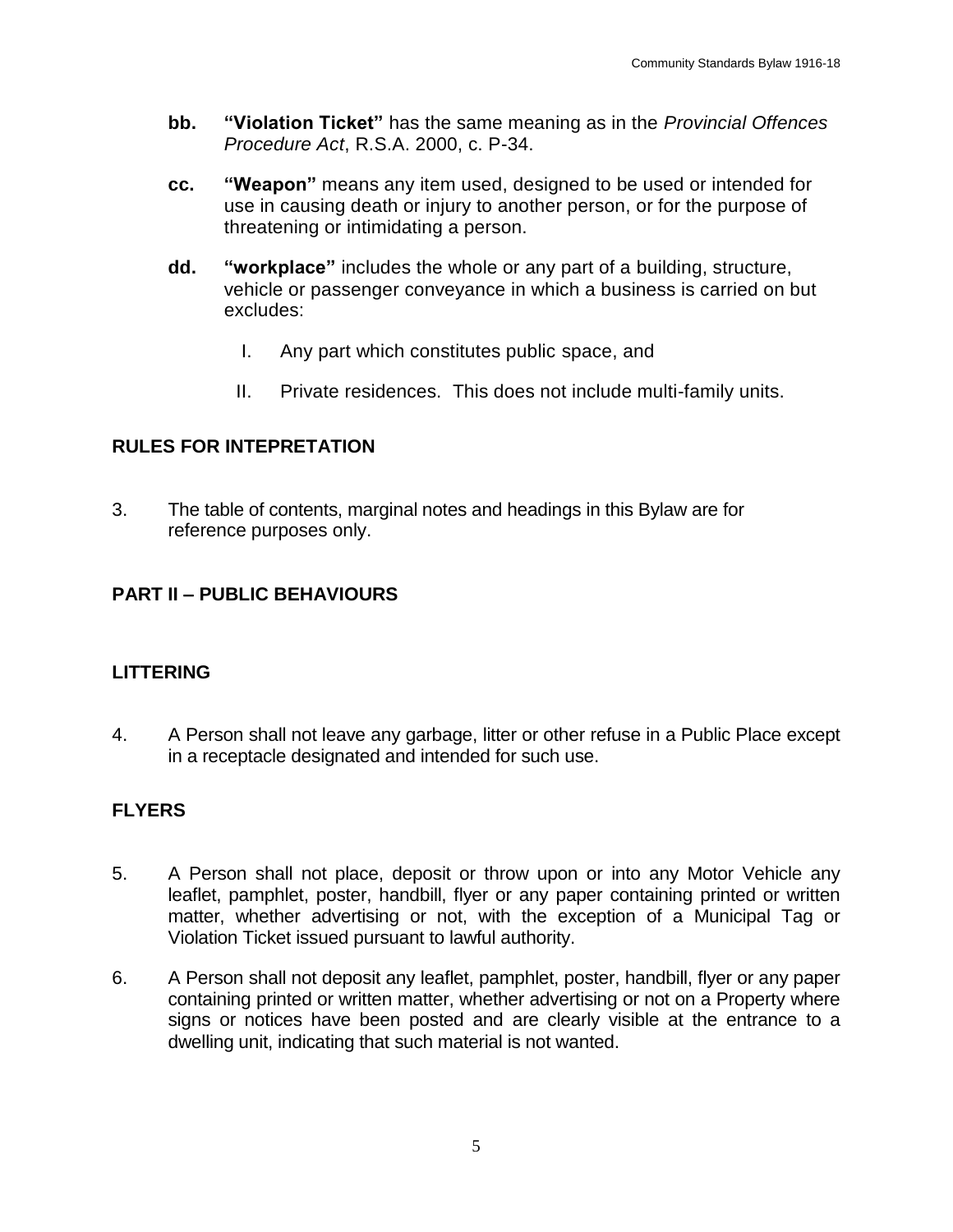#### **URINATION AND DEFECATION**

- 7. A Person shall not urinate or defecate in a Public Place except in a facility designed and intended for such use.
- 8. A Person shall not spit at or on any Person or Property in a Public Place.

### **DANGEROUS ACTIONS**

9. A Person shall not throw or propel an object, or act in any other way, in a Public Place that is reasonably likely to cause injury to another Person or damage to Property.

### **FIGHTING**

10. A Person shall not participate in a fight or other similar physical confrontation in a Public Place; this prohibition does not apply to participants of an organized sporting event who are governed by the rules of conduct of that sporting event.

#### **BULLYING**

11. A Person shall not participate in or encourage by verbal or other means in the Bullying of any Person in a Public Place.

#### **WEAPONS**

12. A person shall not possess a Weapon in any public place.

#### **LOITERING**

13. A Person shall not loiter in a Public Place so as to obstruct or harass any other Person.

#### **PANHANDLING**

14. A Person shall not engage in Panhandling.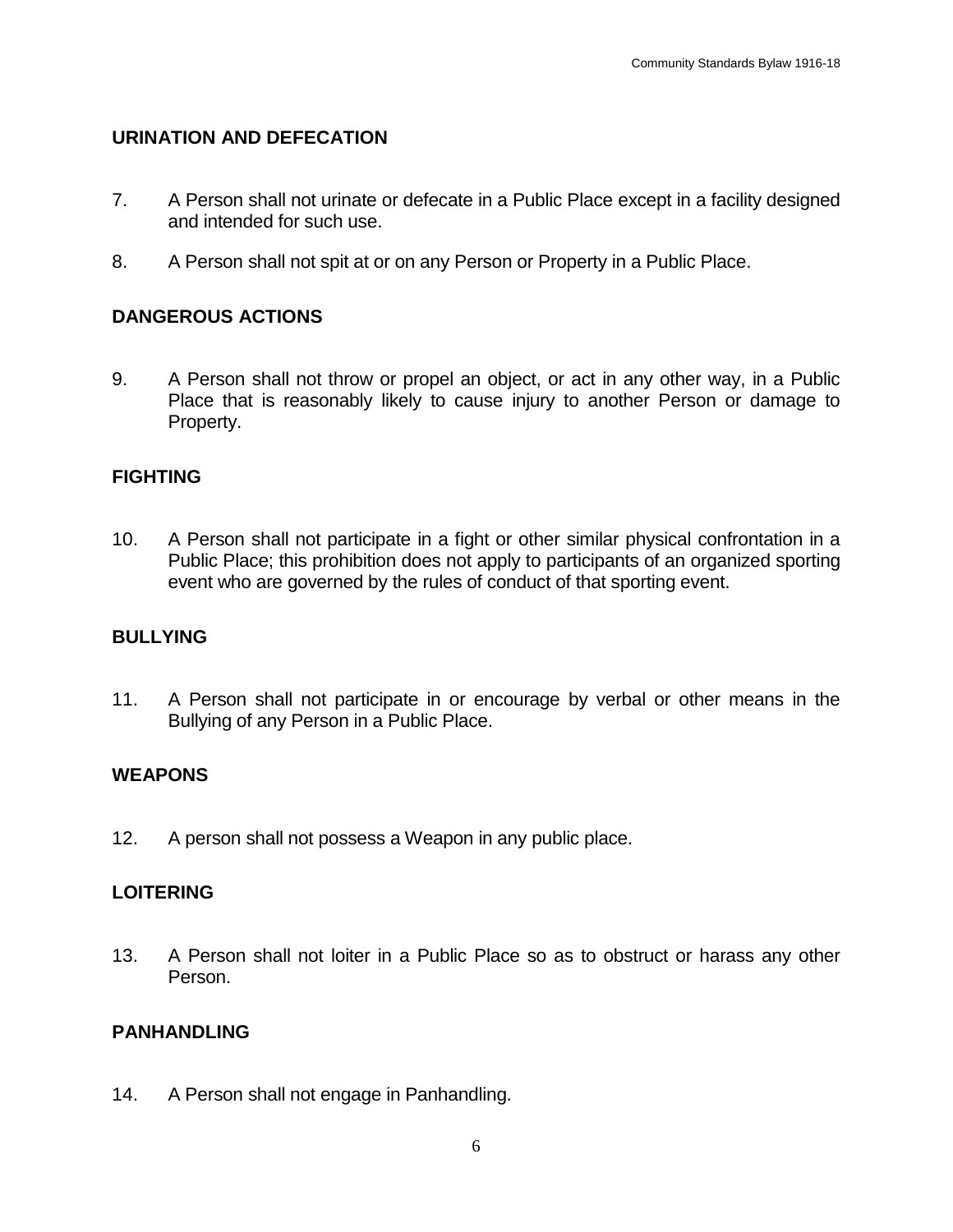#### **GRAFFITI**

- 15. A Person shall not create or apply Graffiti.
- 16. A person shall not possess Graffiti Instruments
- 17. Every Person who Owns or Occupies Property shall ensure that Graffiti placed on their Property is removed, painted over, or otherwise permanently blocked from public view within fourteen days of receiving written notice from a Bylaw Enforcement Officer.

### **PART III – PROPERTY MAINTENANCE**

#### **DEFINITIONS**

- 18. In this Part:
	- a. "Building" includes a structure and any part of a building or become transferred without special mention by a transfer or sale of that land;
	- b. "Nuisance" means any use of or activity on land which demonstrates a disregard for the general maintenance and upkeep of Property so as to produce a material annoyance, inconvenience or discomfort to other Persons, whether or not it is detrimental to the surrounding area, some examples of which include, but are not limited to, the following:
		- i. excessive accumulation of material including but not limited to building materials, appliances, household goods, boxes, tires, vehicle parts, garbage or refuse, whether of any apparent value or not;
		- ii. loose litter, garbage, construction debris or refuse whether located in a storage area, collection area or elsewhere on the land;
		- iii. damaged, dismantled or derelict vehicles or Motor Vehicles, whether insured or registered or not;
		- iv. smelly or messy compost heaps;
		- v. grass or weeds higher than 20 centimeters;
		- vi. production of excessive dust, dirt or smoke;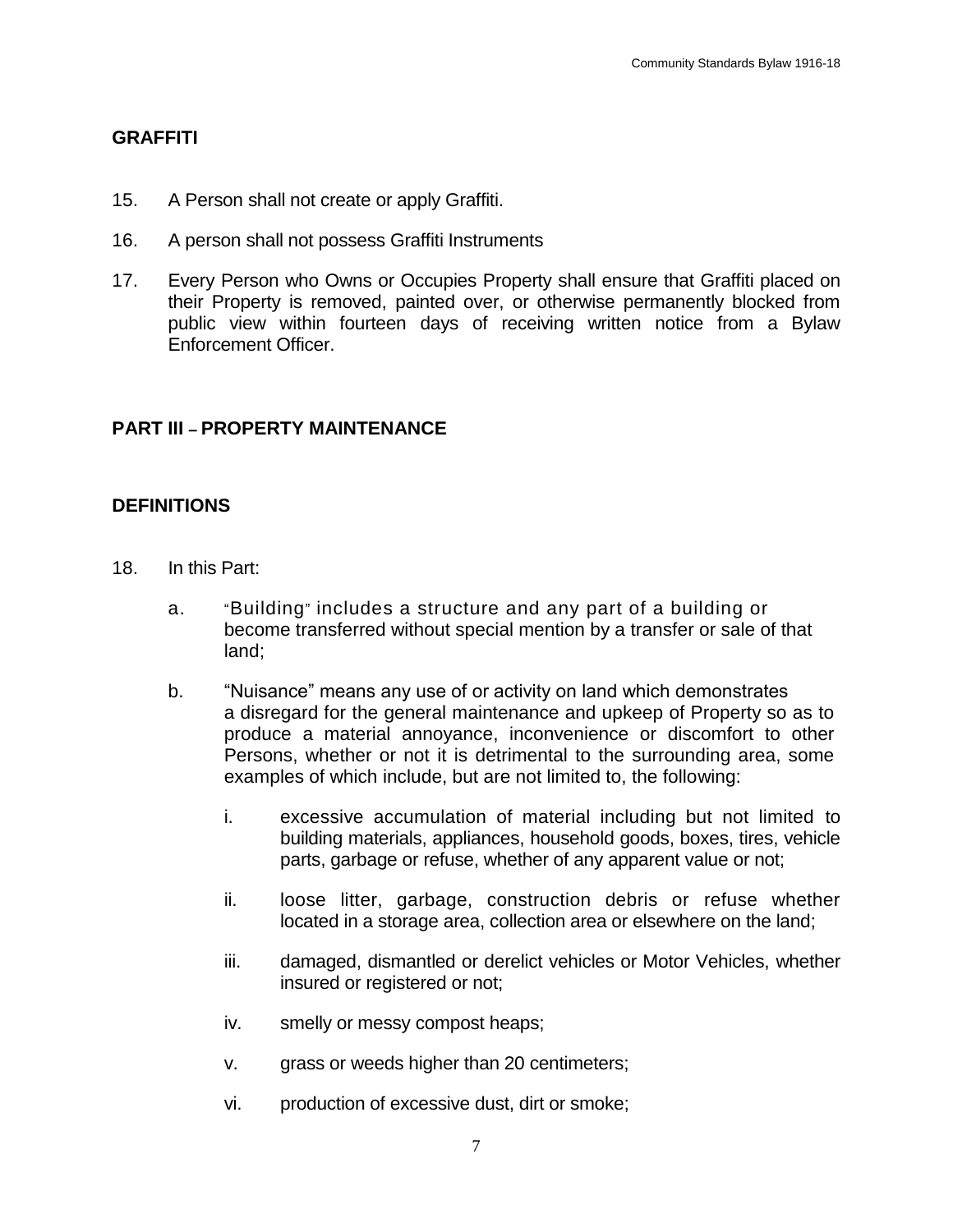- vii. production of any generally offensive odours;
- viii. any structure placed in, on or over land whether or not it is so affixed to open or exposed storage of industrial fluids, including engine oil, brake fluid or anti-freeze;
- ix. use of any pesticide or herbicide which has significant detrimental or environmental effects on surrounding areas;
- x. any tree, shrub, other type of vegetation or any structure:
	- (1) that obstructs any Sidewalk adjacent to the land;
	- (2) that impairs the visibility required for safe traffic flow at any intersection adjacent to the land; or
	- (3) that has any rot or other deterioration;
- xi. the failure to destroy prohibited weeds, control noxious weeds, or prevent the spread or scattering of nuisance weeds;
- xii. any accessible excavation, ditch, drain or standing water that could pose a danger to the public; and
- xiii. any construction project or activity not completed within 5 years of the date the building permit for the project or activity was issued by the City or, if no permit was issued or required, within 5 years of starting construction.
- xiv. any conditions likely to attract nuisance animals, pests or other vermin.
- c. "Unsightly" or "Untidy" means:
	- i. A Property that because of its condition or the accumulation of refuse is detrimental to the use and enjoyment of the surrounding area or neighboring properties;
	- ii. In respect of a structure, includes a structure whose exterior shows signs of significant physical deterioration, serious disregard for general maintenance, upkeep or repair, or which constitutes a Nuisance;
	- iii. In respect of land, includes land that shows signs of a serious disregard for general maintenance or upkeep, or which constitutes a Nuisance; or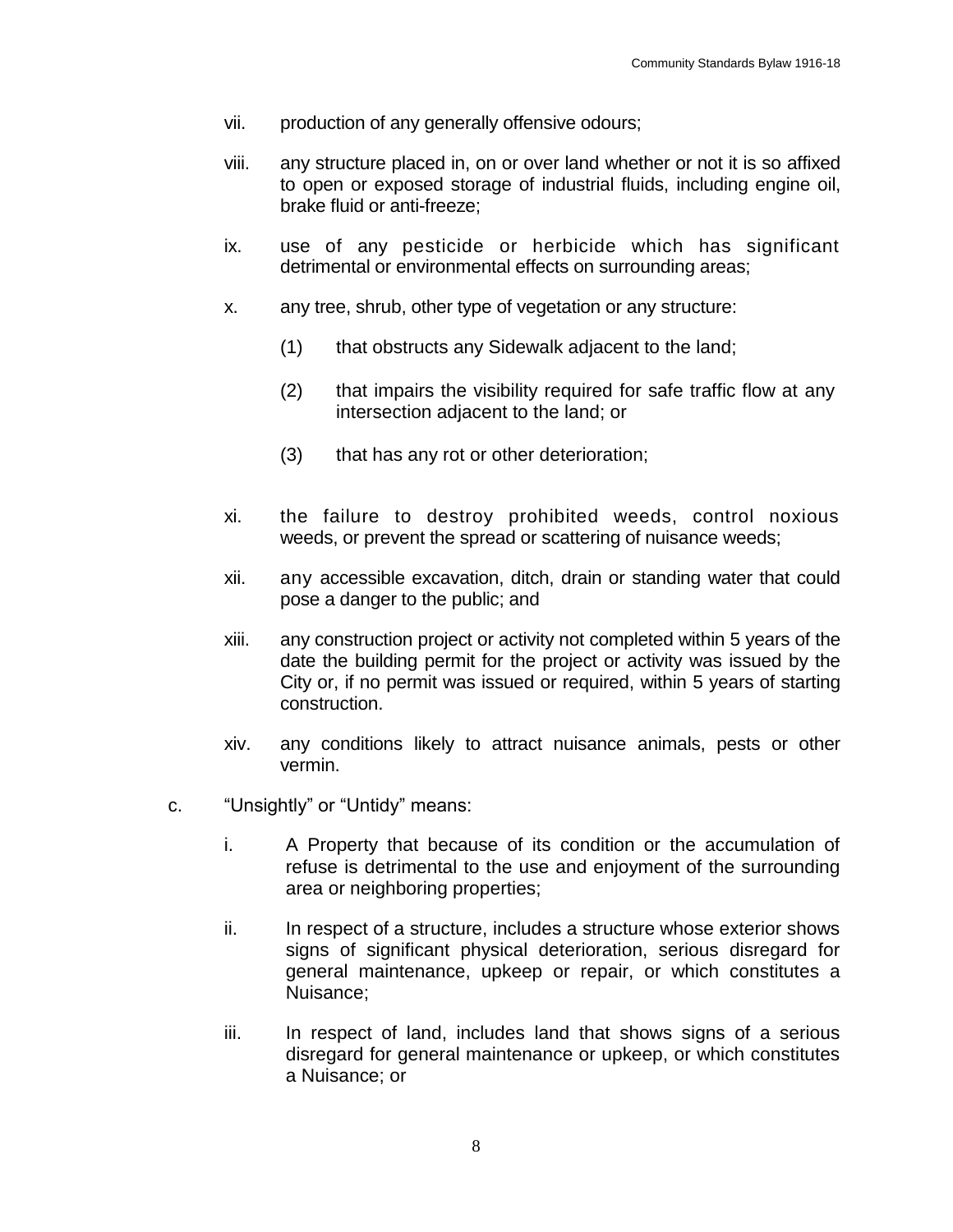iv. In an unsightly condition within the meaning of s. 546 of the *Municipal Government Act*.

### **NUISANCE, UNSIGHTLY AND UNTIDY LANDS**

- 19. A Person shall not cause or permit a Nuisance to exist on land they Own or Occupy.
- 20. A Person shall not allow Property which they Own or Occupy to be or to become Unsightly or Untidy.
- 21. No Owner or Occupant of a Property shall have or allow in or on the Property, the accumulation of:
	- a. Any material that creates unpleasant odour;
	- b. Any material likely to attract animals, pests or wildlife; or
	- c. Animal remains, parts of animal remains or animal feces.
- 22. A Person shall not have or allow the following to accumulate on Property which they Own or Occupy such that the accumulation is visible to a Person viewing from outside the Property:
	- a. loose garbage and bagged garbage;
	- b. bottles, cans, boxes or packaging materials;
	- c. household furniture or other household goods;
	- d. automobile parts;
	- e. parts of or disassembled machinery, equipment or appliances; or
	- f. yard waste, including grass, tree and hedge cuttings, leaves and other refuse.

#### **SIDEWALKS**

- 23. A Person shall reasonably remove snow and ice from any Sidewalk adjacent to land they Own or Occupy within 48 hours after the snow or ice has been deposited.
- 24. If a Person fails to reasonably remove snow and ice from any Sidewalk adjacent to land they Own or Occupy within 48 hours after the snow or ice has been deposited,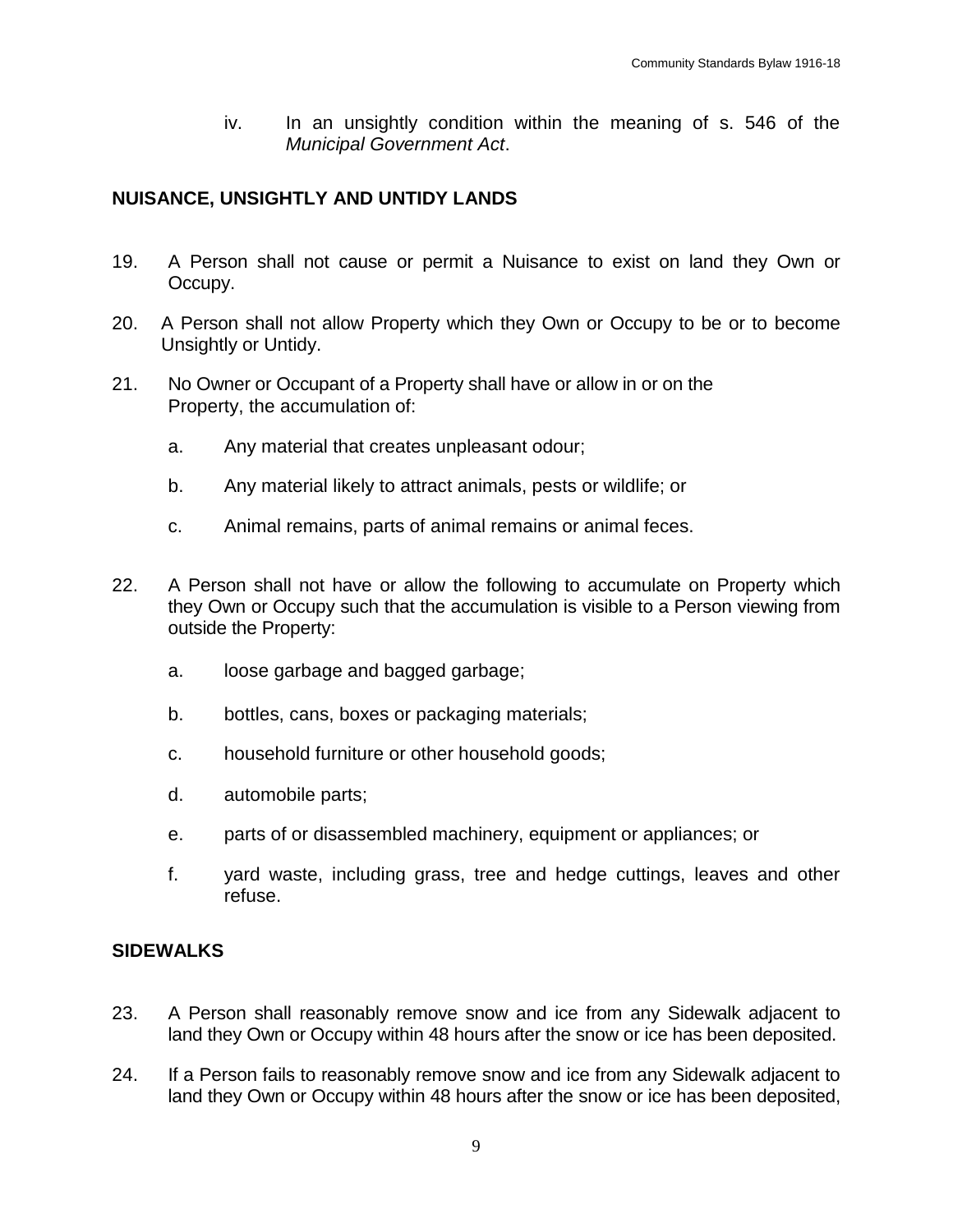the City may carry out the removal of snow and ice or contract out the removal of snow and ice, with all the costs and expenses involved charged to the Person responsible for the removal and any unpaid costs or expenses shall be added to the tax roll for the Property to be recovered in the same manner as other taxes pursuant to the provisions of the *Municipal Government Act*.

- 25. No person shall remove dirt, debris or other materials from any sidewalk by causing such material to be placed upon any other portion of the highway or other public place adjacent to such property.
- 26. No person shall place, or permit, to be placed, any snow, ice, dirt, debris or other material removed from private property onto the highways or other public places of the City.

#### **BOULEVARDS**

- 27. A Person shall maintain any Boulevard adjacent to land they Own or Occupy by:
	- a. keeping any grass on the Boulevard cut to a length of no more than 20 centimeters;
	- b. removing any accumulation of fallen leaves or other debris; and
	- c. notifying the City if tree maintenance is required.

#### **BUILDINGS**

- 28. A Person shall not cause or permit a Nuisance to exist in respect of any Building on land they Own or Occupy.
- 29. For the purpose of greater certainty, a Nuisance in respect of a Building means a Building showing signs of serious disregard for general maintenance and upkeep, whether or not it is detrimental to the surrounding area, some examples of which include, but are not limited to, the following:
	- i. any damage to the Building;
	- ii. any rot or other deterioration within the Building; and
	- iii. any inappropriate infiltration of air, moisture or water into the Building due to peeling, unpainted or untreated surfaces, missing shingles or other roofing materials, broken or missing windows or doors, or any other hole or opening in the Building.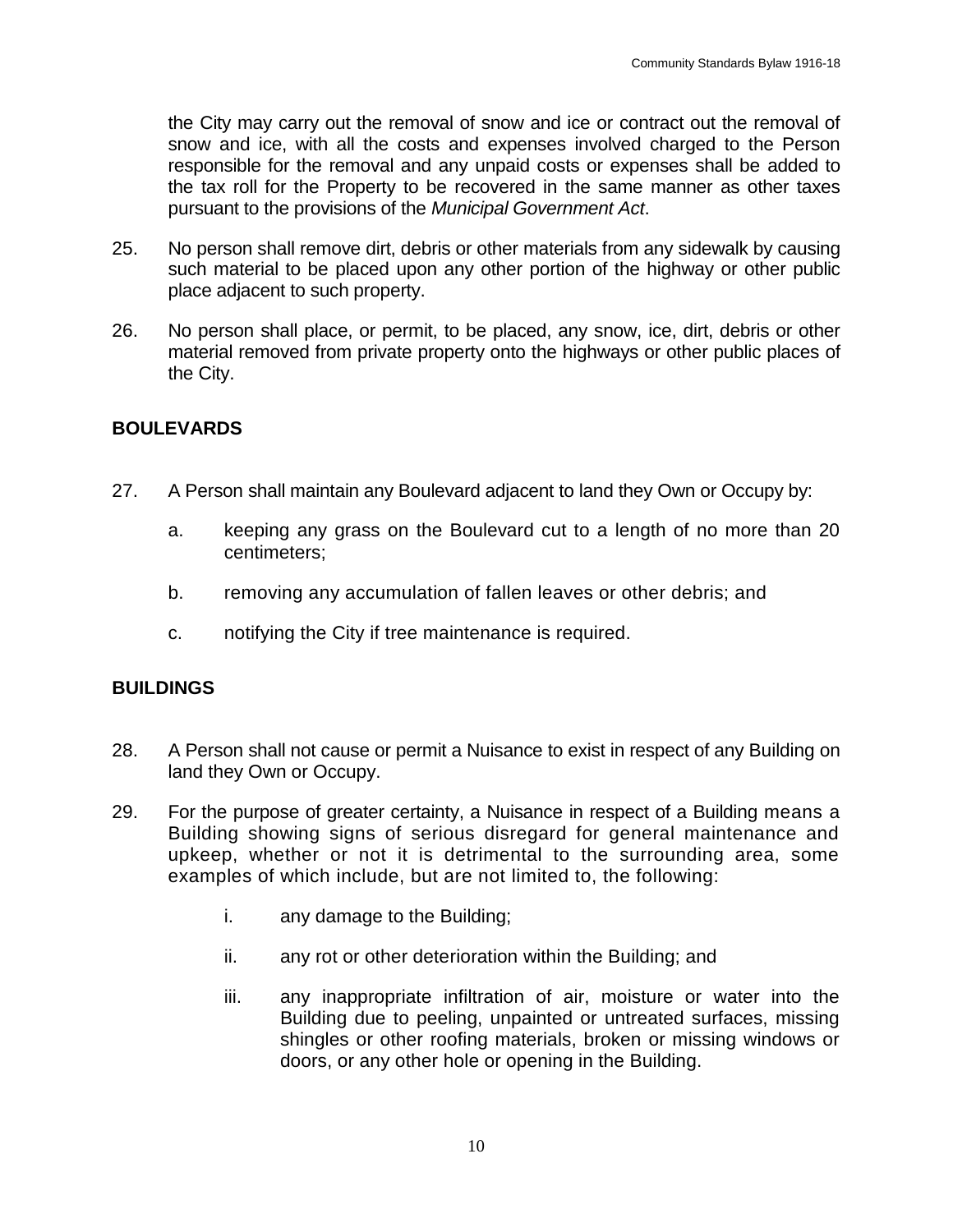## **UNOCCUPIED BUILDINGS**

- 30. If a Building normally intended for human habitation is unoccupied then any door or window opening in the Building may be covered with a solid piece of wood but only if the wood is:
	- i. installed from the exterior and fitted within the frame of the opening in a watertight manner;
	- ii. of a thickness sufficient to prevent unauthorized entry into the Building;
	- iii. secured in a manner sufficient to prevent unauthorized entry into the Building; and
	- iv. coated with an opaque protective finish in a manner that is not detrimental to the surrounding area.

# **CONSTRUCTION WASTE**

- 31. Each construction site shall have a waste container to ensure that waste construction materials are placed in the container to prevent the material from being blown away from the construction site.
- 32. No Person shall allow loose construction material to be stored or accumulated on a construction site they Own or Occupy unless it is:
	- a. stacked or stored on the Property in an orderly manner; and
	- b. not capable of being blown around the construction area or off the construction site.

## **REPAIR OF MOTOR VEHICLES**

- 33. A Person shall not conduct any repair work on Motor Vehicles, including mechanical repairs, auto body work, frame repair, collision repair, auto painting, auto detailing or modifications to the body or rebuilding of a Motor Vehicle, on any land in a residential district.
- 34. This prohibition shall not apply to routine maintenance work performed on any Motor Vehicles owned, operated or registered in the name of the Person who Owns or Occupies the Property on which the work is being performed, provided that:
	- a. the work is done in a garage that is capable of having the doors and windows closed;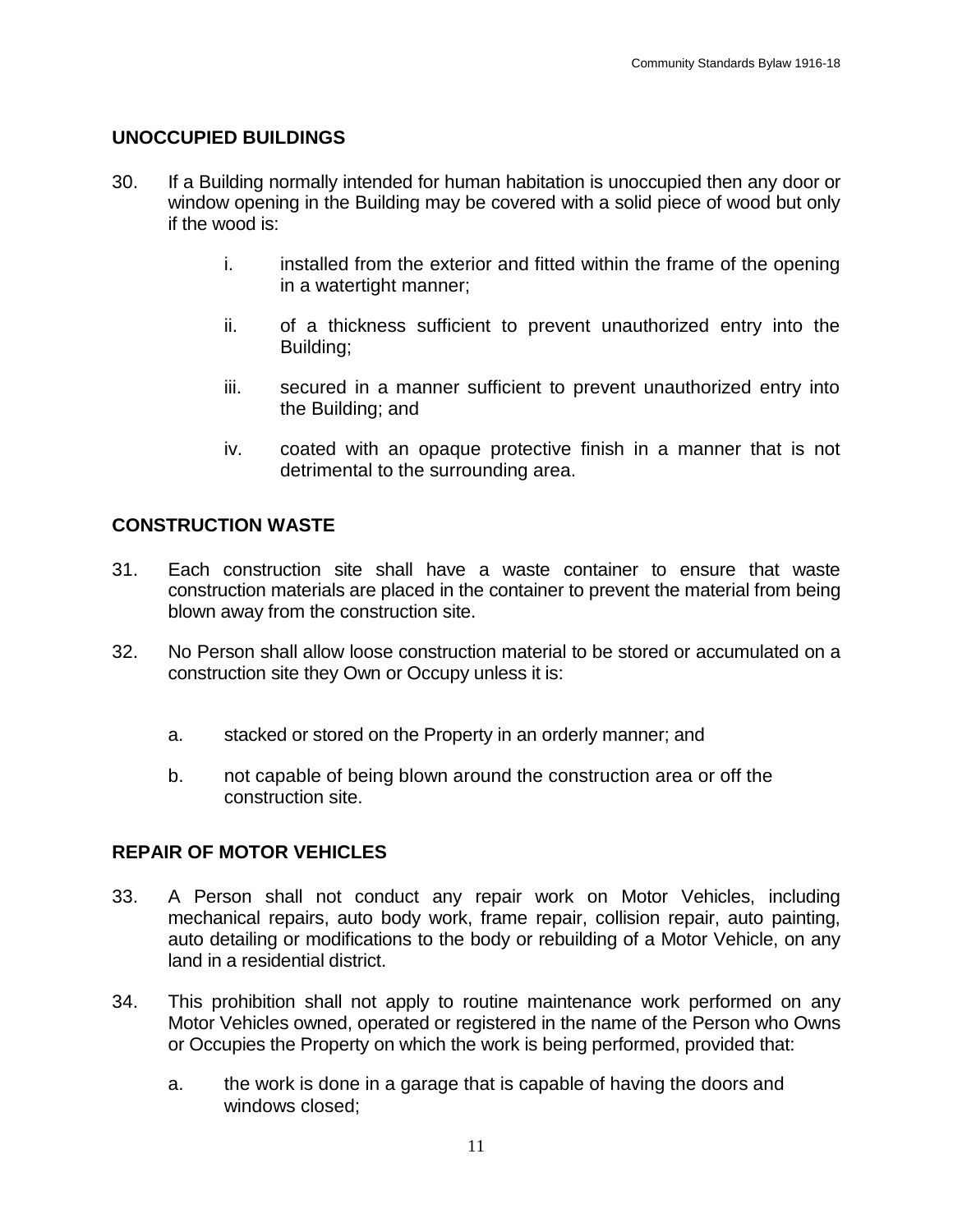- b. the activity does not create a Nuisance or noise complaints from neighbours;
- c. there is no escape of offensive, annoying or noxious odors, fumes or smoke from the Property;
- d. vehicle fluids oil, gasoline products or other hazardous materials are properly stored and disposed of and not swept or washed into lanes, streets, or down storm sewers;
- e. all discarded vehicle parts and materials are properly stored and disposed of from the Property;
- f. no power washing of motor or power train is performed on the Property; and
- g. all building and fire code regulations are met.

## **REFRIGERATORS AND FREEZERS**

- 35. A Person shall not place, cause or permit to be placed a refrigerator freezer or other similar appliance on land they Own or Occupy unless effective measures have been taken to prevent the opening and closing of the appliance.
- 36. Without limiting the generality of the foregoing section, measures considered to be effective may include, but are not limited to, the following:
	- i. the removal of the door from the appliance;
	- ii. The removal of the door handle mechanism if this prevents opening and closing of the door;
	- iii. the removal of the door hinges;
	- iv. the locking the appliance; or
	- v. otherwise wrapping or containing the appliance so that the interior is inaccessible.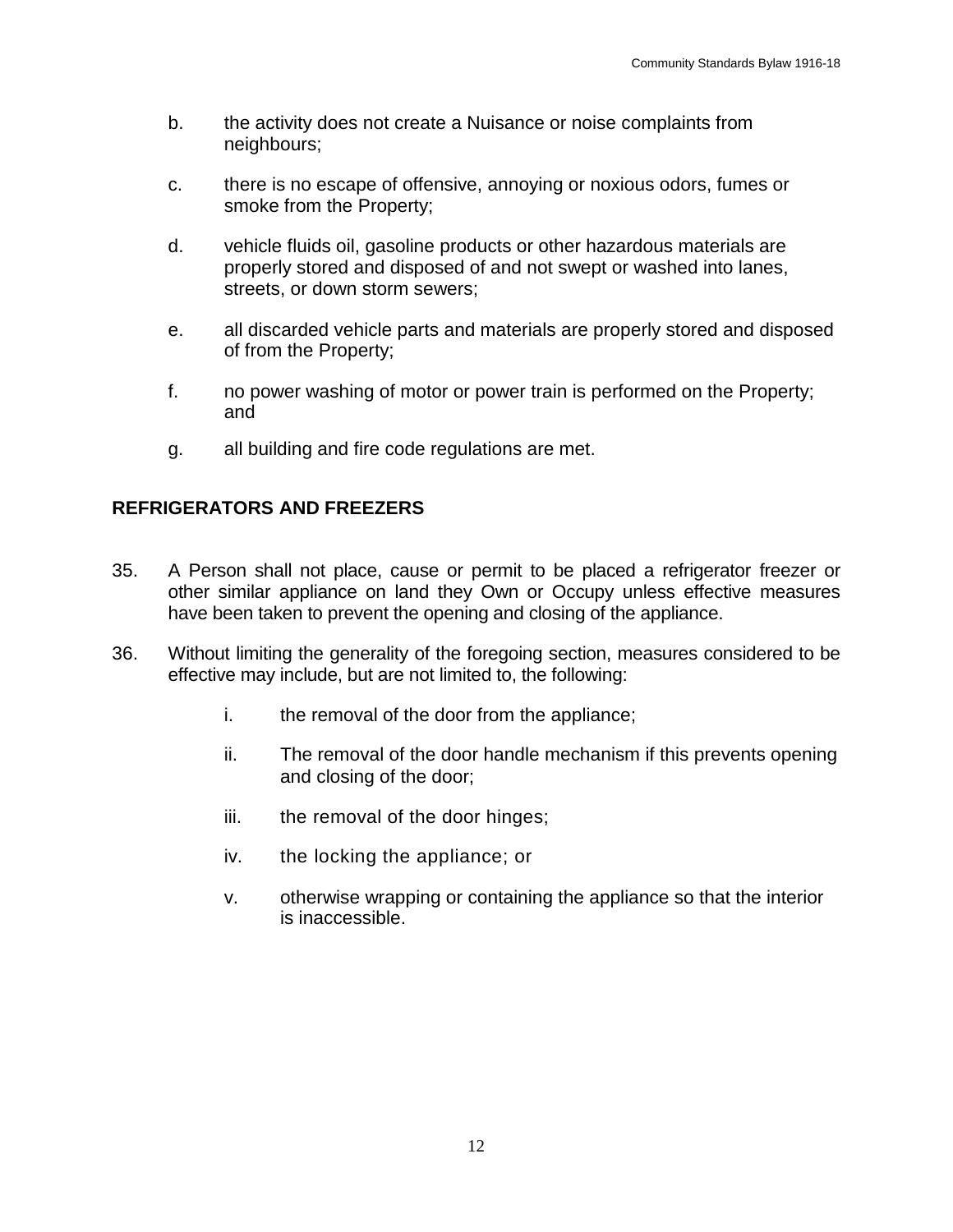## **PART IV – NOISE CONTROL**

#### **DEFINITIONS**

- 37. In this Part:
	- **a. "Holiday"** means January 1<sup>st</sup>, Alberta Family Day, Good Friday, Victoria Day, July  $1<sup>st</sup>$ , the first Monday in August, Labour Day, Thanksgiving Day, November 11<sup>th</sup>, and December 25<sup>th</sup> of every year;
	- **b. "Noise"** means any sound that is reasonably likely to annoy or disturb the peace of others;
	- **c. "Weekday"** means Monday through Friday; and
	- **d. "Weekend"** means Saturday through Sunday

#### **PROHIBITED NOISE**

- 38. A Person shall not cause or permit any Noise that annoys or disturbs the peace of any other Person.
- 39. A Person shall not cause or permit Property they Own or Occupy to be used so that Noise from the Property annoys or disturbs the peace of any other Person.

#### **CRITERIA**

- 40. In determining what sound is reasonably likely to annoy or disturb the peace of others, consideration may be given to, but is not limited to, the following criteria:
	- a. type, volume, and duration of the sound;
	- b. time of day and day of week; and
	- c. nature and use of the surrounding area.

#### **CONSTRUCTION ACTIVITY**

41. A Person shall not cause or permit any construction activity on Property they Own or Occupy before 7:00 a.m. or after 9:00 p.m. on a Weekday or before 9:00 a.m. or after 9:00 p.m. on a Weekend or Holiday.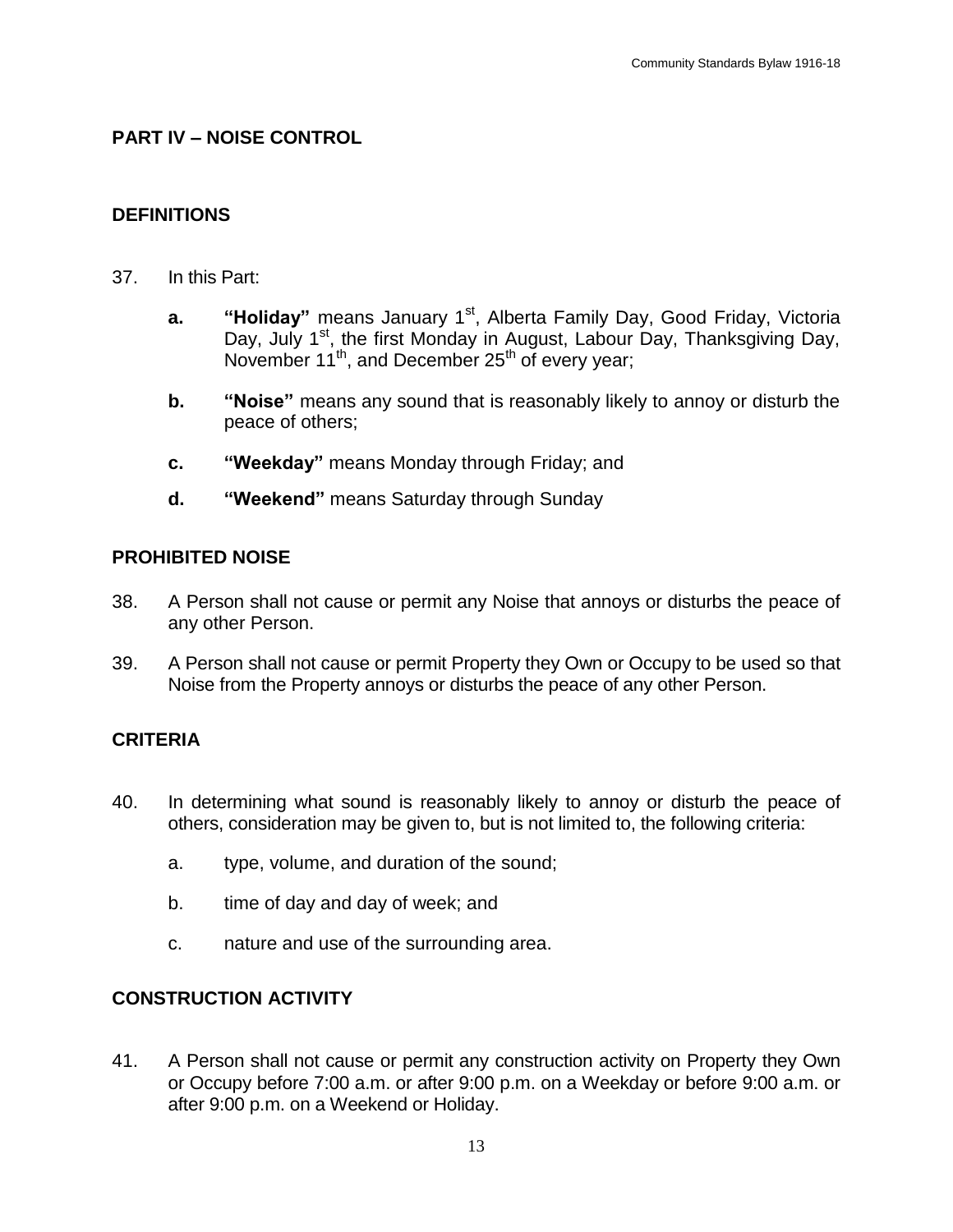### **GARBAGE COLLECTION**

42. A Person shall not collect, cause or permit the collection of garbage with a Motor Vehicle on or adjacent to any Property zoned for residential use before 7:00 a.m. or after 9:00 p.m. on a Weekday or before 9:00 a.m. or after 9:00 p.m. on a Weekend or Holiday.

#### **ENGINE RETARDER BRAKES**

43. A Person shall not use engine retarder brakes to slow or stop a Motor Vehicle at any time within the City limits.

#### **MOTOR VEHICLES**

44. If a Motor Vehicle is the cause of any sound that contravenes a provision of this Bylaw, the Owner of that Motor Vehicle is liable for the contravention.

#### **EXCEPTIONS**

- 45. Nothing in this Part prohibits:
	- a. a person who is an employee or authorized agent of the City from producing certain sounds while acting within the scope of their functions, duties or powers; or
	- b. situations where the City Manager has issued a permit allowing the production of certain sounds on whatever conditions the City Manager deems appropriate.

#### **CANNIBIS SMOKING RESTRICTIONS**

- 46. a. Except as permitted in this part, no person shall use or consume cannabis in a public place or any other place other than a residence, temporary residence, licensed premises, or a place prescribed in the regulations where cannabis may be used or consumed.
	- b. Notwithstanding subsection 46(a), a person may smoke in an area designated as a smoking area for cannabis under the provisions of this bylaw.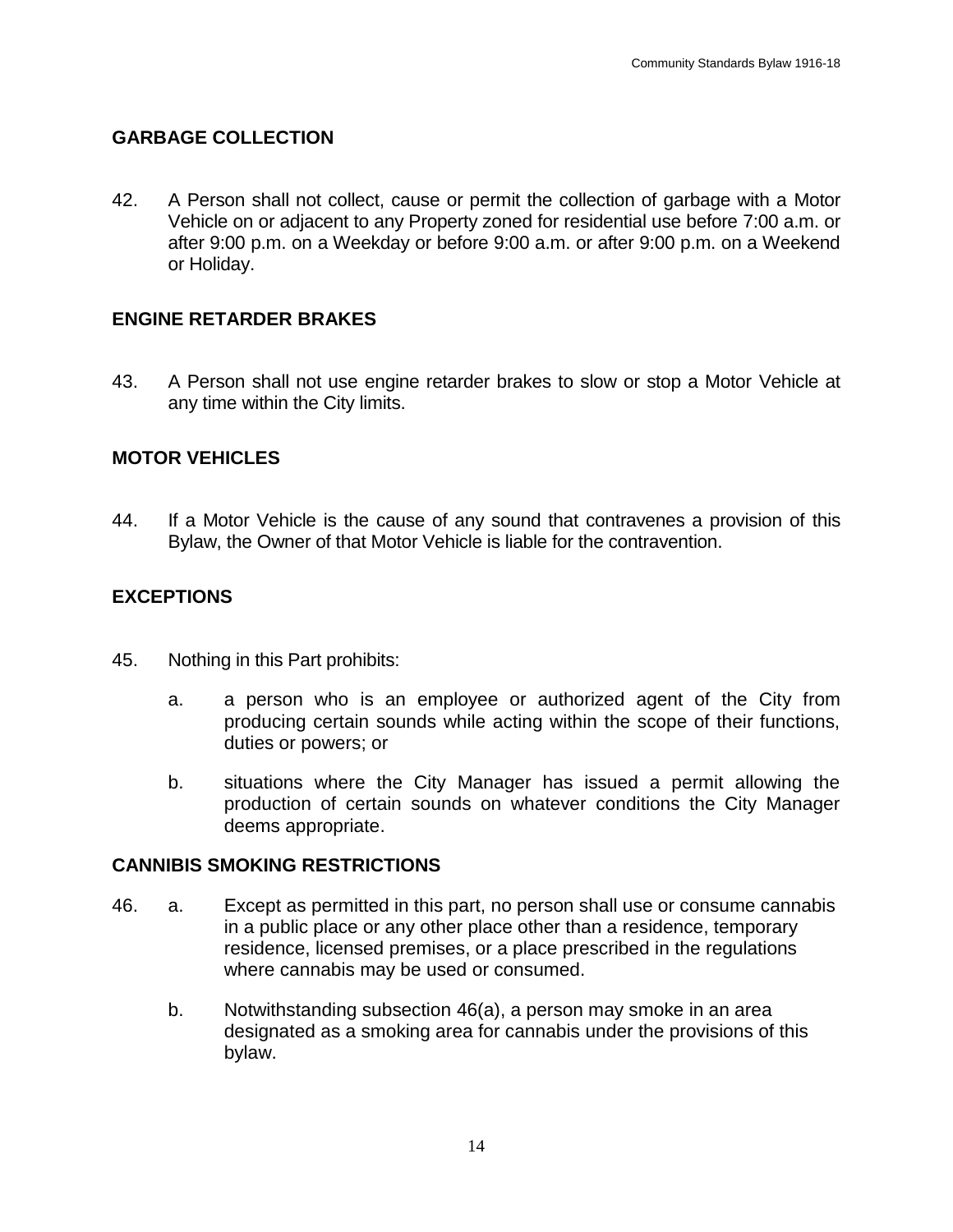- 47. A person who owns or occupies a place where smoking is prohibited by this part shall not permit any individual to smoke, vape or used electronic cigarette in that place.
- 48. Nothing in this part prohibits a person from smoking in an area of a building designed, intended and used exclusively as a private residence unless it is a multi-family unit.
- 49. Nothing in this part affects the rights of aboriginal people respecting traditional aboriginal spiritual or cultural practices of ceremonies
- 50. a. Subject to the provisions of this section, a person who owns or occupies a place where smoking is otherwise prohibited by this part may permit smoking in that place when smoking is permitted pursuant to provincial or federal legislation or powers exercised pursuant to such legislation.
	- b. If smoking is permitted pursuant to this section, the person who owns or occupies the premises shall ensure that:
		- I. smoke does not enter any place where smoking is prohibited;
		- II. signage is clearly and prominently at each entrance to a place where smoking is permitted indicating that smoking is permitted inside and;
		- III. no person under the age of 18 years of age is allowed to enter or remain in a place where smoking is permitted.

## **E-CIGARETTES (VAPING)**

51. Nothing in this part prohibits a person from using an electronic cigarette for the sole purpose of testing the device, or sampling products used with the device, prior to purchase within an electronic cigarettes retailer. Cannabis e-cigarettes (vaping) are not allowed to be tested in the retail store and follows section 46.

## **PROOF OF EXCEPTION**

52. The burden of proving that an exception applies in a particular case is on the person alleging such exception on a balance of probabilities.

## **PROSECUTION**

53. In a prosecution for contravention of this Part: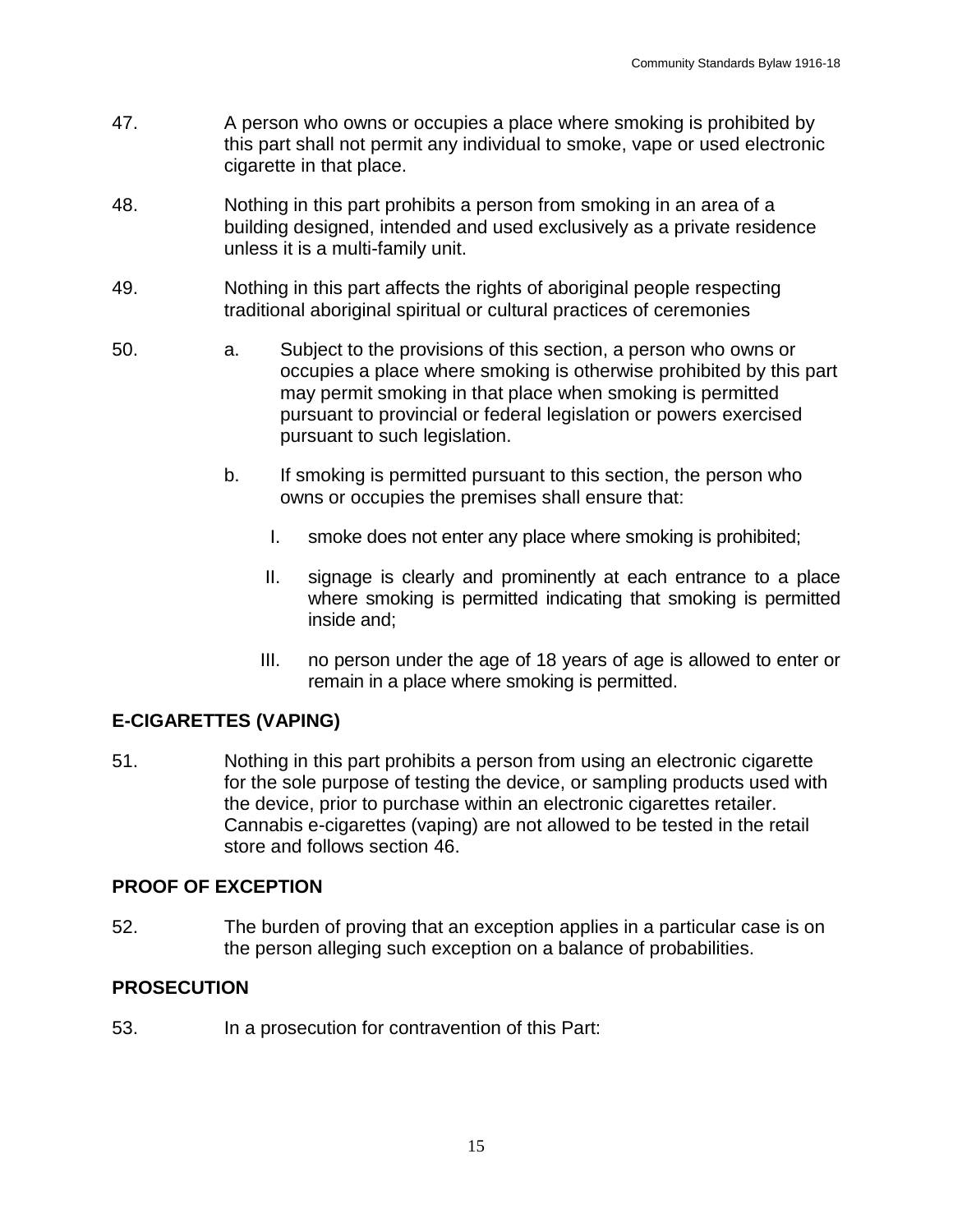- a. it is not necessary that a witness testify to the precise description, kind, brand, or name of the tobacco product, cannabis, or electronic cigarette possessed, smoked or consumed;
- b. the court may, in the absence of evidence to the contrary, infer that the product smoked was cannabis, a tobacco product or electronic cigarette from the fact that a witness describes it by a name that is commonly used to describe cannabis, a tobacco product or electronic cigarette; and
- c. evidence
	- I. that a substance had an odour of cannabis or a tobacco product or an electronic cigarette, or
	- II. that a substance appeared to be labelled or packaged as cannabis or a tobacco product or an electronic cigarette.

is, in the absence of evidence to the contrary, sufficient to establish that the substance was cannabis or a tobacco product.

## **DESIGNATED AREAS**

- 54. The City Manager may designate any public place, or portion of a public place, as a no smoking area or as a smoking area.
- 55. The City Manager shall place temporary or permanent signs or other markings identifying a no smoking area or smoking area.
- 56. The City Manager may impose any requirements on a smoking area including, but not limited to, requirements that the area be enclosed or that no minors be permitted within the area.
- 57. No person shall remove, move, alter, deface, conceal or destroy any signs or other markings identifying a no smoking area or a smoking area that are placed pursuant to Section 55.
- 58. The City Manager may approve a special events permit upon application to the City Manager.

#### **PART V – ENFORCEMENT**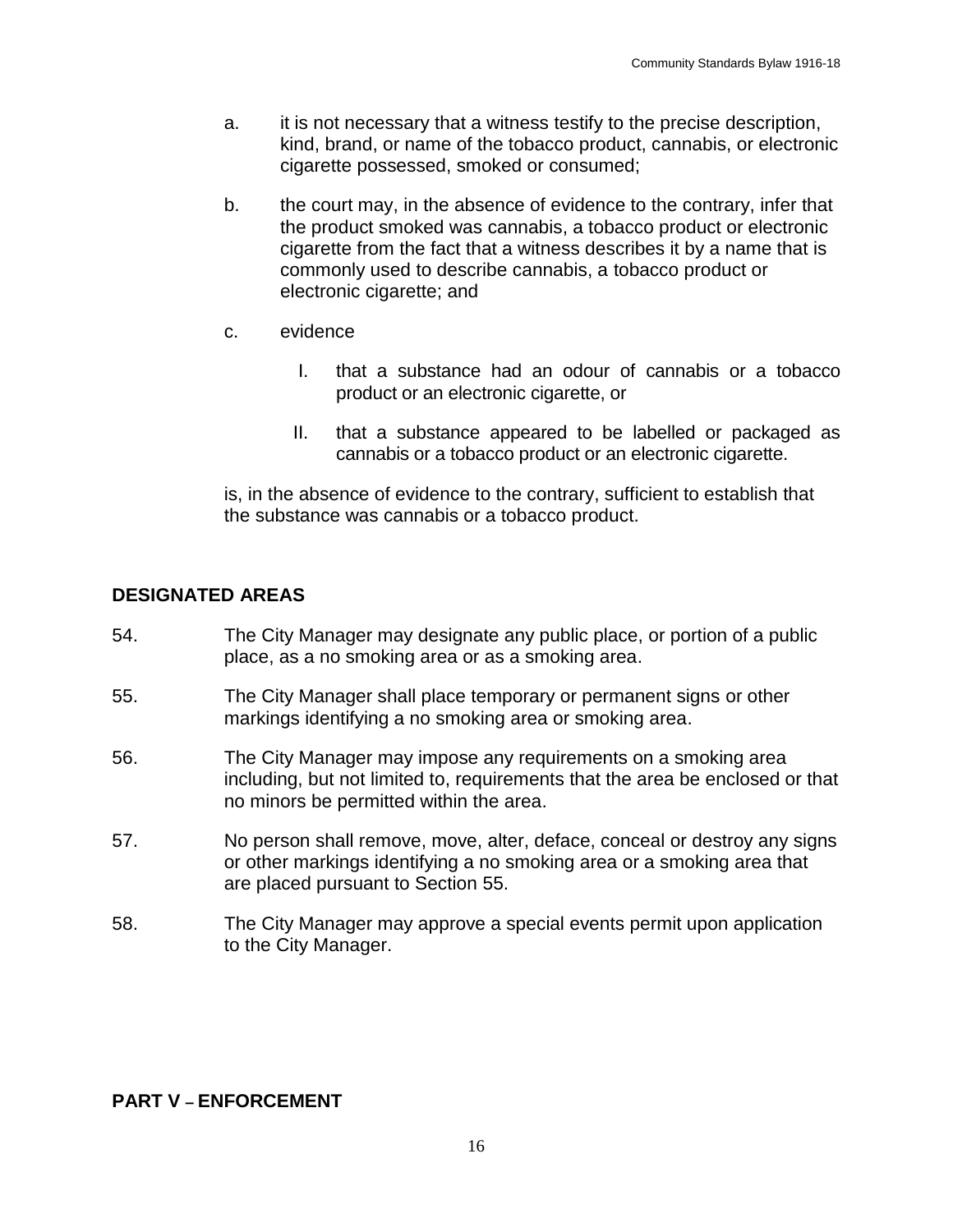### **OFFENCE**

- 59. Any Person who contravenes any provisions of this Bylaw is guilty of an offence and liable upon summary conviction:
	- a. for the first offence, to a specified penalty as set out in Schedule "A" attached hereto and forming part of this Bylaw;
	- b. for the second or subsequent offence occurring within 365 days of the previous offence, to a specified penalty of double the original penalty as set out in Schedule "A" attached hereto and forming part of this Bylaw; or,
	- c. where no specific penalty is specified, a penalty of not less than One Hundred (\$100.00) Dollars and not more than Two Thousand Five Hundred Dollars (\$2,500.00) to be imposed in the discretion of the Court having jurisdiction, having regard to s. 7(i) of the *Municipal Government Act*.

#### **MUNICIPAL TAG**

- 60. A Bylaw Enforcement Officer is hereby authorized and empowered to issue a Municipal Tag to any Person who the Bylaw Enforcement Officer has reasonable and probable grounds to believe has contravened any provisions of this Bylaw.
- 61. Where a Municipal Tag is issued pursuant to this Bylaw, the Person to whom the Municipal Tag is issued may, in lieu of being prosecuted for the offence, pay the City the penalty specified on the Municipal Tag.

## **VIOLATION TICKET**

- 62. If the penalty specified on the Municipal Tag is not paid within the prescribed time period then a Bylaw Enforcement Officer is hereby authorized and empowered to issue a Violation Ticket pursuant to the *Provincial Offences Procedure Act*.
- 63. Notwithstanding anything else in this Bylaw, a Bylaw Enforcement Officer is hereby authorized and empowered to immediately issue a Violation Ticket pursuant to the *Provincial Offences Procedures Act*, as amended, to any Person who the Peace Officer has reasonable grounds to believe has contravened any provisions of this Bylaw.
- 64. If a Violation Ticket is issued in respect of an offence, the Violation Ticket may;
	- a. Specify the fine amount established by this Bylaw for the offence; or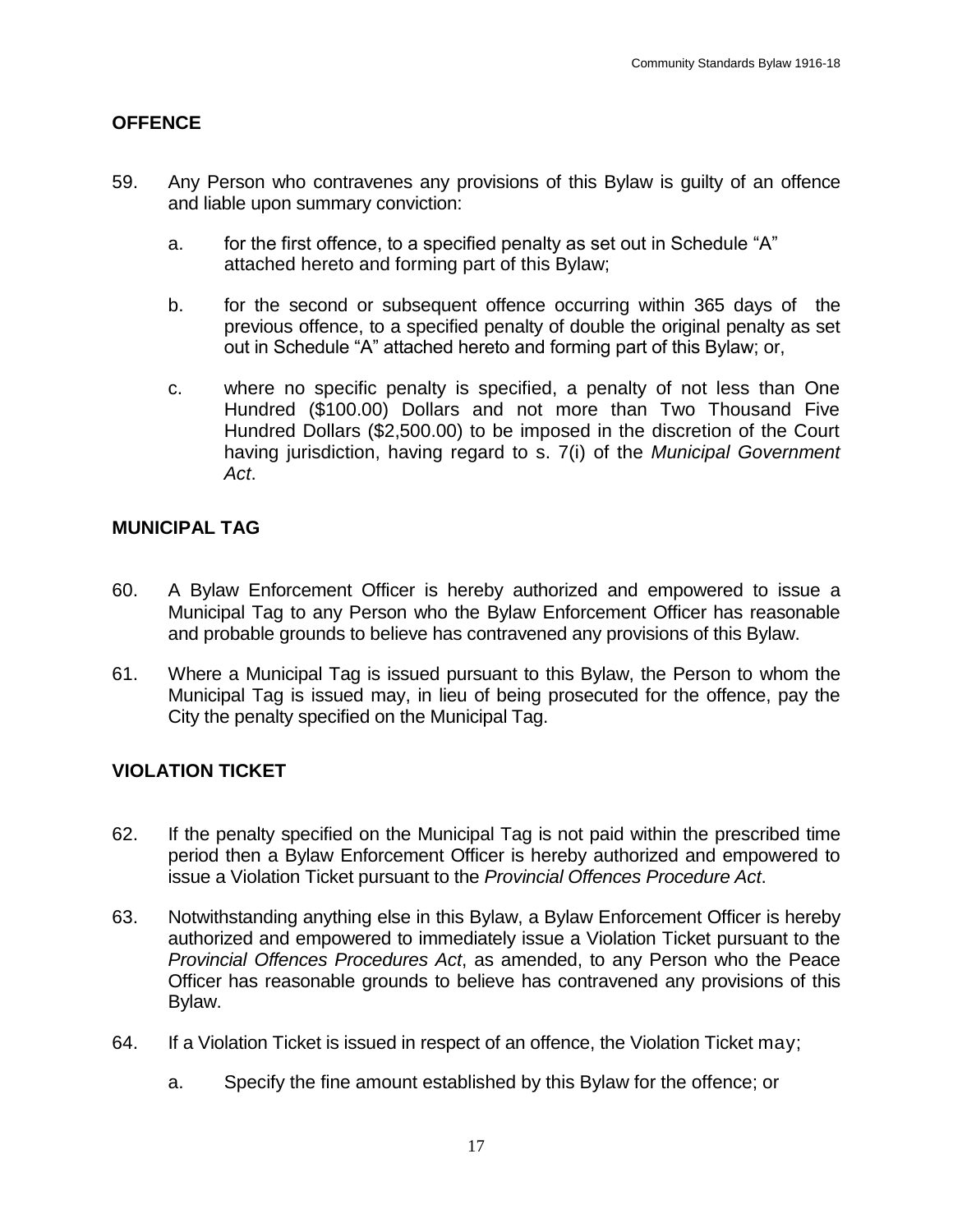b. Require a Person to appear in court without the alternative of making a voluntary payment.

## **CONTINUING OFFENCE**

65. In the case of an offence that is of a continuing nature, a contravention of a provision of this Bylaw constitutes a separate offence in respect of each day, or part of a day, on which it continues and a Person guilty of such an offence is liable to a fine in an amount not less than that established by this Bylaw for each such day.

## **VICARIOUS LIABILITY**

66. For the purposes of this Bylaw, an act or omission by an employee or agent of a Person is deemed also to be an act or omission of the Person if the act or omission occurred in the course of the employee's employment with the Person, or in the course of the agent exercising the powers or performing the duties on behalf of the Person under their agency relationship.

## **CORPORATIONS AND PARTNERSHIPS**

- 67. When a corporation commits an offence under this Bylaw, every principal, director, manager, employee or agent of the corporation who authorized the act or omission that constitutes the offence or assented to or acquiesced or participated in the act or omission that constitutes the offence is guilty of the offence whether or not the corporation has been prosecuted for the offence.
- 68. If a partner in a partnership is guilty of an offence under this Bylaw, each partner in that partnership who authorized the act or omission that constitutes the offence or assented to or acquiesced or participated in the act or omission that constitutes the offence is guilty of the offence.

## **ORDER TO COMPLY**

- 69. Notwithstanding anything else in this Bylaw:
	- a. If the City Manager believes, on reasonable grounds, that a Person is contravening any provision of this Bylaw, including where any Property in the City is deemed by a Bylaw Enforcement Officer to be Untidy,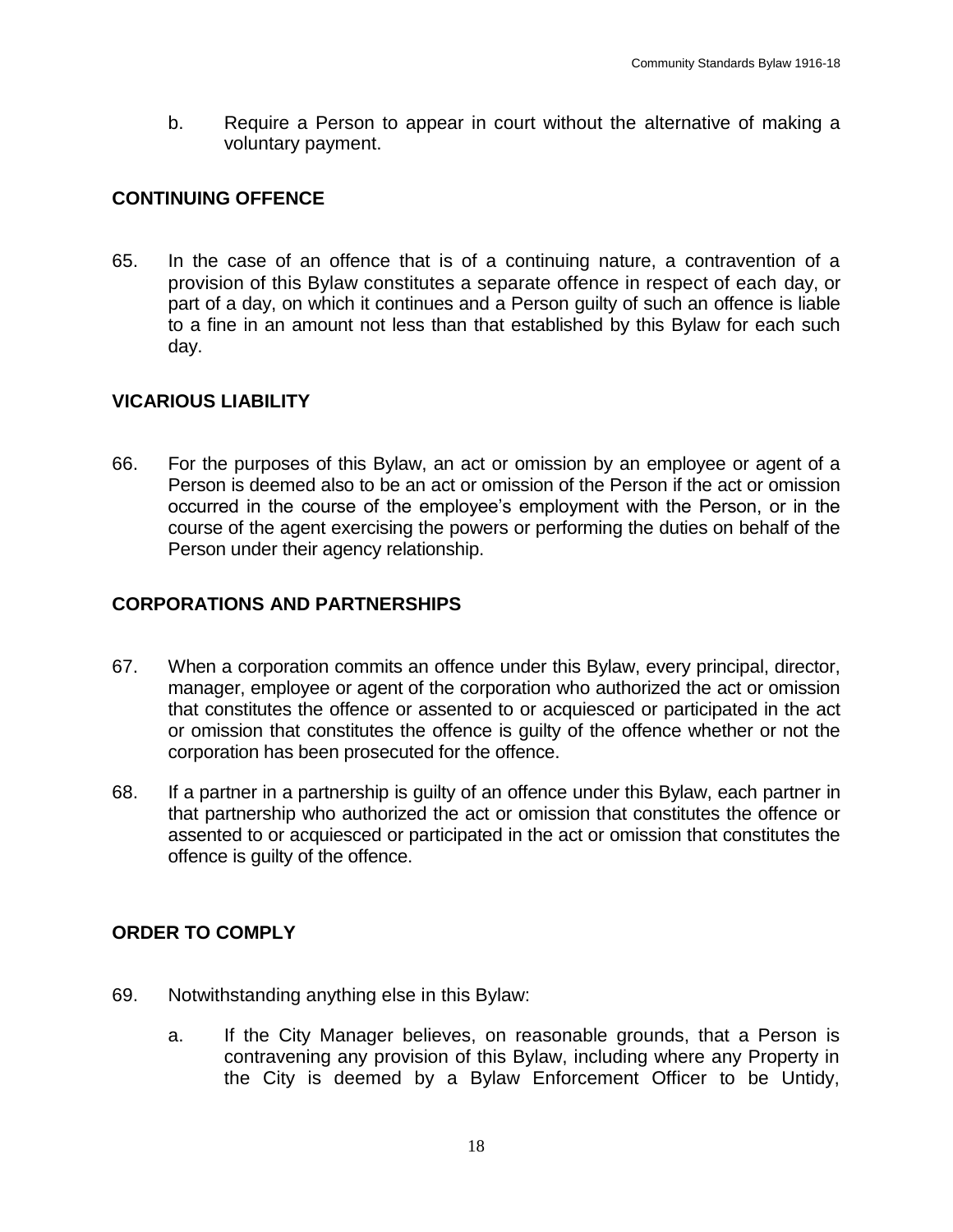Unsightly, or a Nuisance, the City Manager may, by written order, require any Person responsible for the contravention to remedy it.

- b. The order may:
	- i. direct a Person to stop doing something, or to change the way in which the Person is doing it;
	- ii. direct a Person to take any action or measures necessary to remedy the contravention of the Bylaw and, if necessary, to prevent a re-occurrence of the contravention;
	- iii. state a time within which the Person must comply with the directions;
	- iv. state that if the Person does not comply with the directions within a specified time, the City will take the action or measure.
- c. A Person named in and served with an order issued pursuant to this section shall comply with any action or measure required to be taken within the time specified.
- d. An order issued pursuant to this section may be served:
	- i. in the case of an individual:
		- (1) by delivering it personally to the individual;
		- (2) by leaving it for the individual at their apparent place of residence with someone who appears to be at least 18 years of age; or
		- (3) by mail addressed to the individual at their apparent place of residence or at any address for the individual on the tax roll of the City or at the Land Titles registry;
	- ii. in the case of a corporation:
		- (1) by delivering it personally to any director or officer of the corporation;
		- (2) by delivering it personally to a Person apparently in charge of an office of the corporation at an address held out by the corporation to be its address; or
		- (3) by mail addressed to the registered office of the corporation.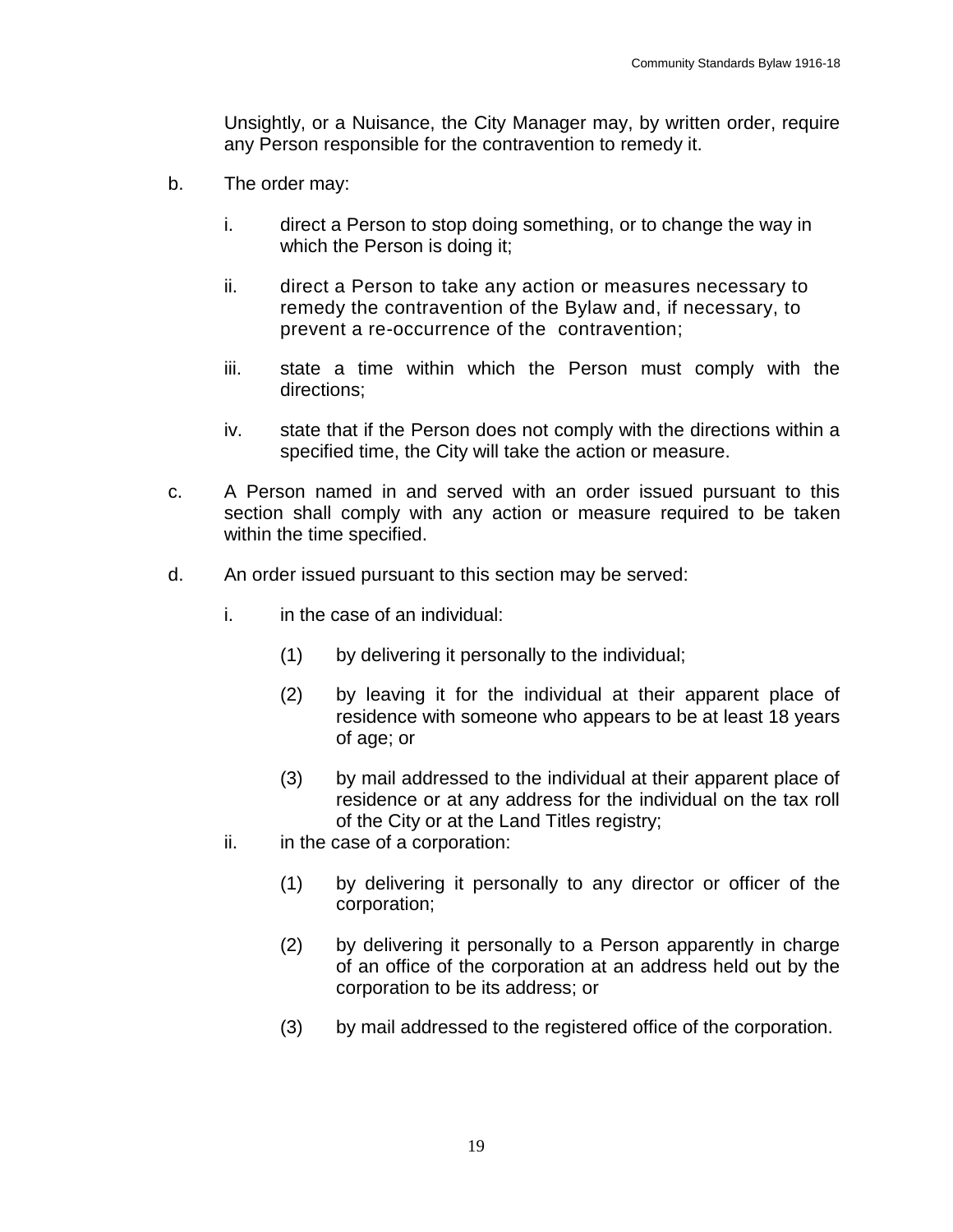#### **OBSTRUCTION**

70. A Person shall not obstruct or hinder any Person in the exercise or performance of the Person's powers pursuant to this Bylaw.

### **PART VI – GENERAL**

#### **POWERS OF THE CITY MANAGER**

- 71. Without restricting any other power, duty or function granted by this Bylaw, the City Manager may:
	- a. carry out any inspections to determine compliance with this Bylaw;
	- b. take any steps or carry out any actions required to enforce this Bylaw;
	- c. take any steps or carry out any actions required to remedy a contravention of this Bylaw;
	- d. establish investigation and enforcement procedures with respect to residential, commercial, industrial or other types of property and such procedures may differ depending on the type of property in question;
	- e. establish areas where activities restricted by this Bylaw are permitted;
	- f. establish forms for the purposes of this Bylaw;
	- g. issue permits with such terms and conditions as are deemed appropriate;
	- h. establish the criteria to be met for a permit pursuant to this Bylaw;
	- i. delegate any powers, duties or functions under this Bylaw to an employee of the City; and
	- j. appoint inspectors for the purposes of the *Agricultural Pest Act*, R.S.A. 2000, c. A-8.

#### **PERMITS**

72. A Person to whom a permit has been issued pursuant to this Bylaw, and any Person carrying out an activity otherwise regulated, restricted or prohibited by this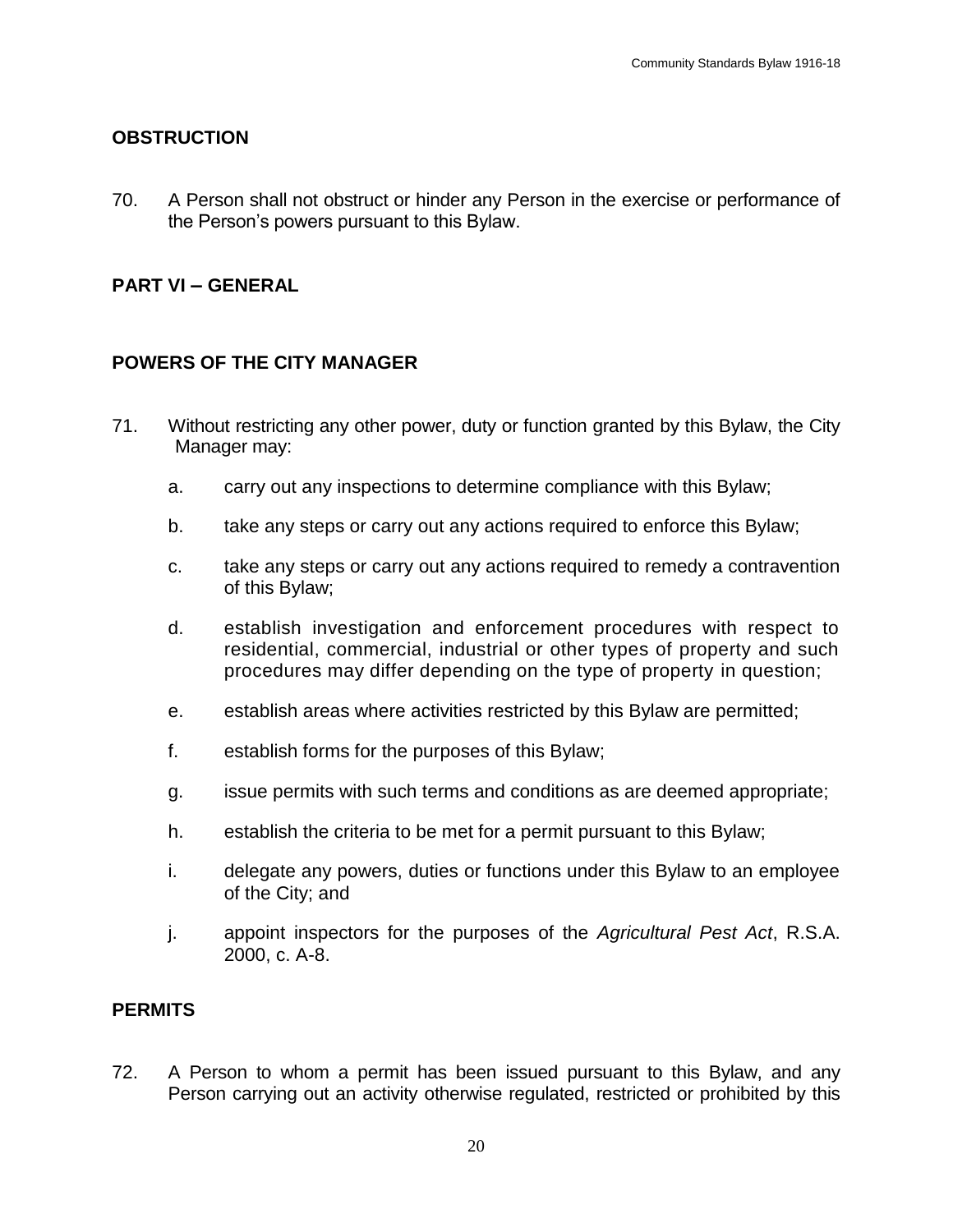Bylaw pursuant to such permit, shall comply with any terms or conditions forming part of the permit.

- 73. A Person shall not make any false or misleading statement or provide any false or misleading information to obtain a permit pursuant to this Bylaw.
- 74. If any term or condition of a permit issued pursuant to this Bylaw is contravened or if a false or misleading statement or false or misleading information was provided to obtain the permit, the City Manager may immediately cancel the permit.

# **PROOF OF PERMIT**

75. The onus of proving a permit has been issued in relation to any activity otherwise regulated, restricted or prohibited by this Bylaw is on the Person alleging the existence of such a permit on a balance of probabilities.

# **CERTIFIED COPY OF RECORD**

76. A copy of a record of the City, certified by the City Manager as a true copy of the original, shall be admitted in evidence as prima facie proof of the facts stated in the record without proof of the appointment or signature of the person signing it.

## **NUMBER AND GENDER REFERENCES**

77. All references in this Bylaw will be read with such changes in number and gender as may be appropriate according to whether the reference is to a male or female person, or a corporation or partnership.

## **SEVERABILITY**

- 78. Every provision of this Bylaw is independent of all other provisions and if any provision of this Bylaw is declared invalid for any reason by a Court of competent jurisdiction, all other provisions of this Bylaw shall remain valid and enforceable.
- 79. The City, a Bylaw Enforcement Officer or any Person who inspects Property under this Bylaw or any person who performs work on behalf of the City is not liable for any damages caused by the inspection, the work or disposing of anything referred to in an Order.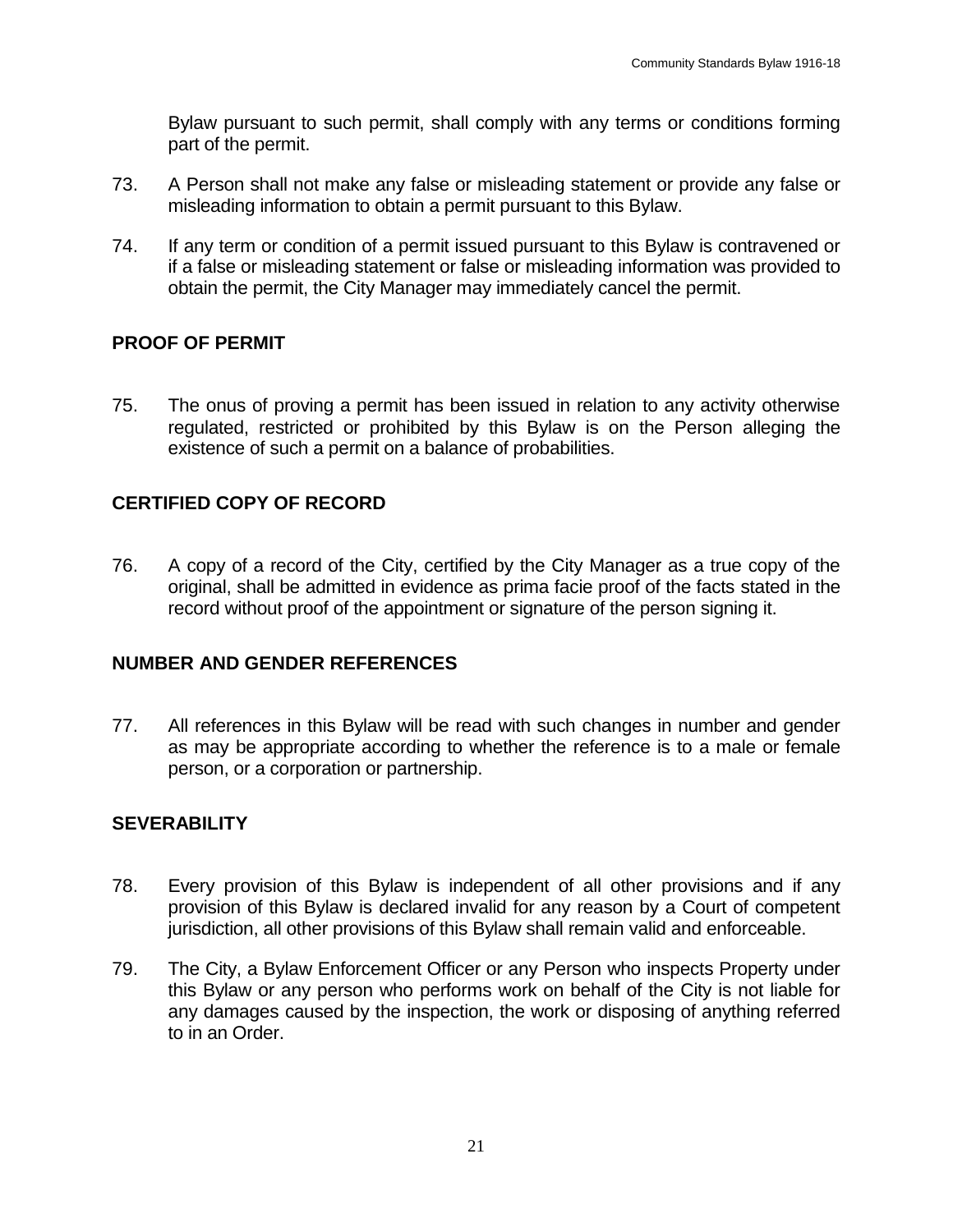#### **PART VII – TRANSITIONAL**

#### **REPEALS**

- 80. The following bylaws, and their amendments where applicable, are repealed upon passage of this Bylaw:
	- a. 1009-86 Noise Abatement;
	- b. 1028-86 Noise Abatement Amendment;
	- c. 1703-07 Nuisance;
	- d. 1748-09 Nuisance Amendment;
	- e. 1736-08 Public Safety;
	- f. 1550-02 Curfew.
	- g. 1859-15 Community Standards Bylaw
	- h. 1866-16 Community Standards Bylaw

#### **ENACTMENT**

81. This Bylaw shall come into force and effect when it receives Third Reading and is duly signed.

READ A FIRST TIME IN COUNCIL THIS 13<sup>th</sup> Day of November, 2018

READ A SECOND TIME IN COUNCIL THIS 13<sup>th</sup> Day of November, 2018

READ A THIRD TIME IN COUNCIL THIS 26<sup>th</sup> Day of November, 2018

| Date signed: | December 14, 2018 | <b>ORIGINAL SIGNED</b>     |
|--------------|-------------------|----------------------------|
|              |                   | <b>MAYOR</b>               |
| Date signed: | December 14, 2018 | <b>ORIGINAL SIGNED</b>     |
|              |                   | <b>ACTING CITY MANAGER</b> |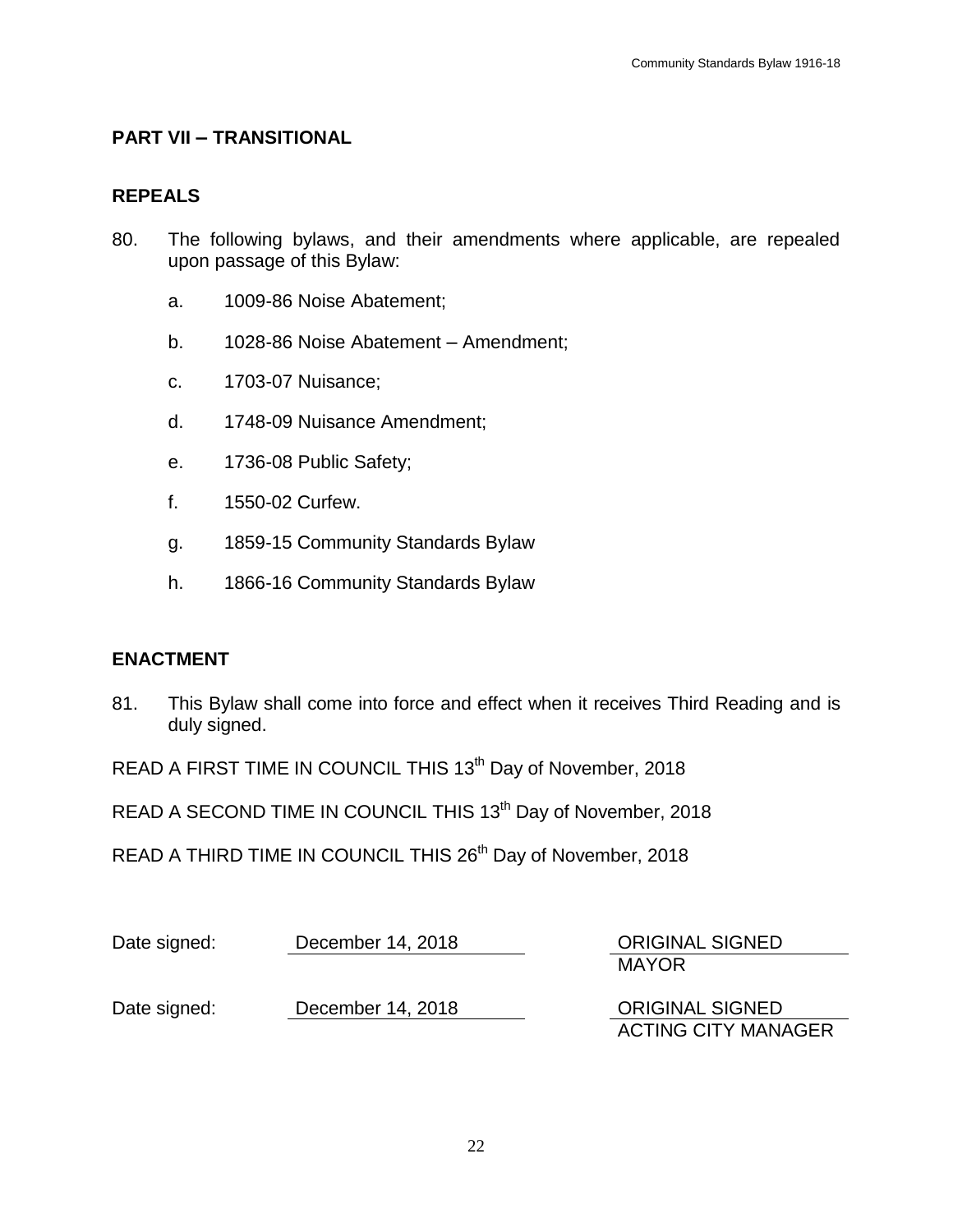|                         | <b>SCHEDULE "A"</b>                                                                  |                    |                    |                    |
|-------------------------|--------------------------------------------------------------------------------------|--------------------|--------------------|--------------------|
| <b>Section</b>          | <b>Description of Offence</b>                                                        | <b>Penalty 1st</b> | <b>Penalty 2nd</b> | <b>Penalty 3rd</b> |
|                         |                                                                                      | <b>Offence</b>     | <b>Offence</b>     | <b>Offence</b>     |
| 4                       | Littering                                                                            | 250                | 500                | 1000               |
| 5                       | Distributing Flyers on Vehicles                                                      | 75                 | 150                | 300                |
| 6                       | Distributing Flyers at Property                                                      | 75                 | 150                | 300                |
| $\overline{\mathbf{z}}$ | Urinating or Defecating in Public                                                    | 250                | 500                | 1000               |
| 8                       | Spitting in Public                                                                   | 250                | 500                | 1000               |
| 9                       | Throwing or Propelling an object in Public                                           | 350                | 500                | 1000               |
| 10                      | Fighting in Public                                                                   | 250                | 500                | 1000               |
| 11                      | <b>Bullying</b>                                                                      | 250                | 500                | 1000               |
| 12                      | Possessing a Weapon                                                                  | 500                | 1000               | 2500               |
| 13                      | Loitering in Public                                                                  | 250                | 500                | 1000               |
| 14                      | Panhandling                                                                          | 250                | 500                | 1000               |
| 15                      | Applying or Creating Graffiti                                                        | 500                | 1000               | 2500               |
| 16                      | Possessing Graffiti Instruments                                                      | 250                | 500                | 1000               |
| 17                      | Failing to Remove Graffiti                                                           | 250                | 500                | 1000               |
| 19                      | <b>Nuisance Property</b>                                                             | 250                | 500                | 1000               |
| 20                      | Untidy or Unsightly Property                                                         | 250                | 500                | 1000               |
| 21(a)                   | Accumulation of any material that creates                                            | 250                | 500                | 1000               |
|                         | unpleasant odour                                                                     |                    |                    |                    |
| 21(b)                   | Accumulation of any material that is likely to<br>attract animals, pests or wildlife | 250                | 500                | 1000               |
| 21(c)                   | Accumulation of animal remains, parts of<br>animals remains or animal feces          | 250                | 500                | 1000               |
| 22(b)                   | Accumulation of loose garage and bagged<br>garbage in view from outside              | 250                | 500                | 1000               |
|                         | property<br>Accumulation of household furniture or other                             | 250                | 500                | 1000               |
| 22(c)                   | household goods visible                                                              |                    |                    |                    |
|                         | from outside the property                                                            |                    |                    |                    |
| 22(d)                   | Accumulation of automobile parts visible from                                        | 250                | 500                | 1000               |
|                         | outside the property                                                                 |                    |                    |                    |
| 22(e)                   | Accumulation of parts or disassembled                                                | 250                | 500                | 1000               |
|                         | machinery, equipment or                                                              |                    |                    |                    |
|                         | appliances in view from outside property                                             |                    |                    |                    |
| 22(f)                   | Accumulation of yard waste in view from                                              | 250                | 500                | 1000               |
|                         | outside property                                                                     |                    |                    |                    |
| 23                      | Failing to remove Snow and Ice Sidewalks                                             | 250                | 500                | 1000               |
| 25                      | Placing dirt, debris or other materials upon any                                     | 250                | 500                | 1000               |
|                         | portion of the highway or any other public place                                     |                    |                    |                    |
| 26                      | Placing snow, ice, dirt, debris or other materials                                   | 250                | 500                | 1000               |
|                         | upon any portion of the                                                              |                    |                    |                    |
|                         | highway or any other public place                                                    |                    |                    |                    |
| 27                      | <b>Failing to Maintain Boulevards</b>                                                | 250                | 500                | 1000               |
| 29                      | <b>Nuisance Building</b>                                                             | 250                | 500                | 1000               |
| 30                      | <b>Failing to Secure Unoccupied Building</b>                                         | 250                | 500                | 1000               |